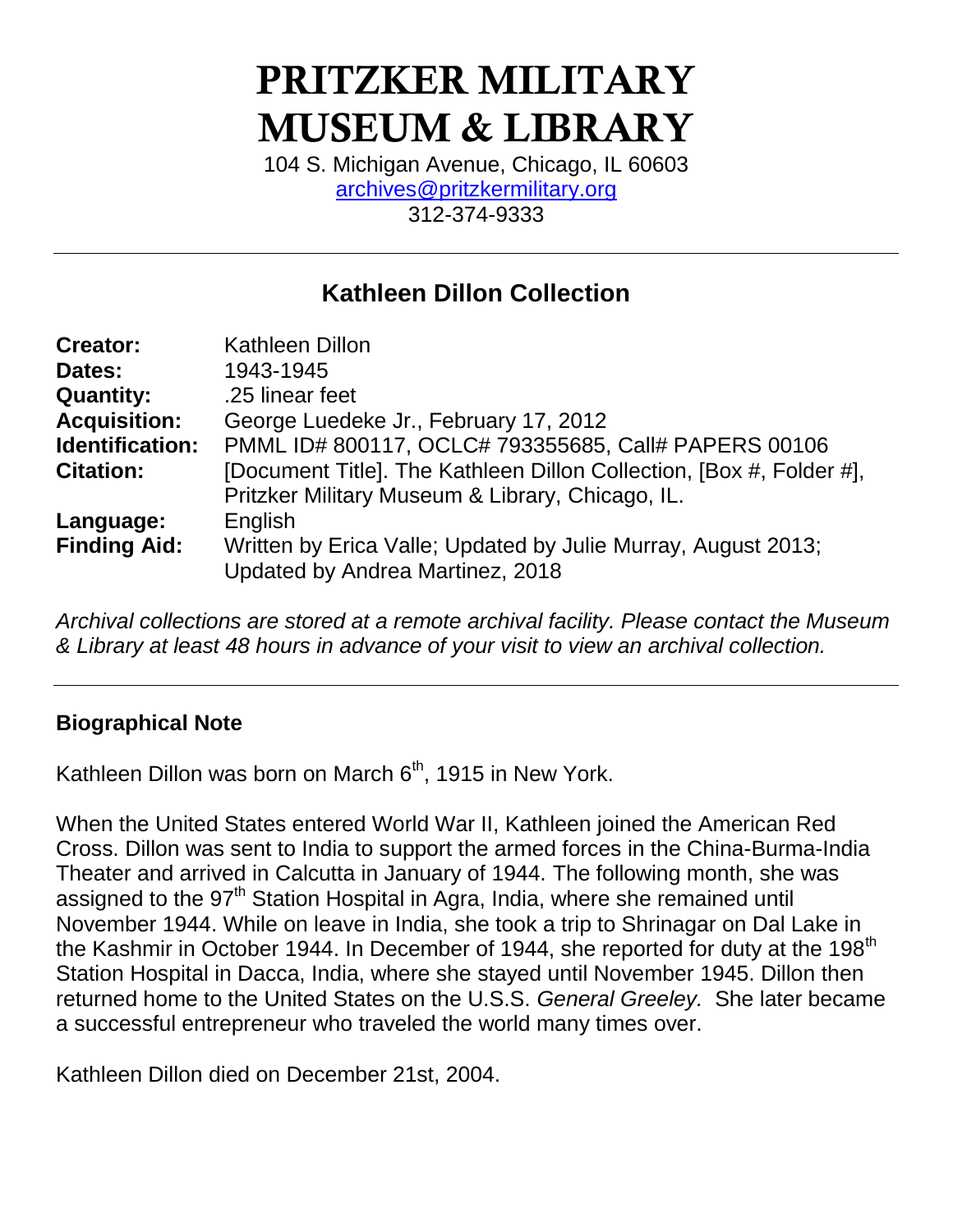#### **Scope and Content of the Collection**

This collection contains letters, photos, and other memorabilia from Kathleen Dillon's service with the American Red Cross during World War II. She served in the Asiatic-Pacific and European-African-Middle Eastern Theaters. The collection is largely made up of hundreds of photographs she took there, including photos of Calcutta, the  $97<sup>th</sup>$ Station Hospital, and her trip to the Kashmir. Other items include Kathleen's Red Cross patch and a framed photo montage summarizing her time in the CBI Theater of Operations ARC service.

#### **Arrangement**

#### **Series One: Official Government Documents**

This series contains three official government documents: a port of embarkation certificate, a "Glorious and Illustrious Sons of Magellan" certificate, and a booklet.

#### **Series Two: Correspondence**

This series contains a letter of tribute to Kathleen from a patient and a letter from the American Red Cross authorizing Kathleen to wear ribbons for her service during the war.

#### **Series Three: Photo Album**

This series contains a photo album with hundreds of photos of Kathleen that are categorized by page. They include, but are not limited to: more photos of Kathleen in India, photos of military personnel, and photos of the 97th Station Hospital.

#### **Rights**

Copyrights held by George Luedeke, Jr. were transferred to the Pritzker Military Museum & Library. All other rights are held by the author or publisher. Users assume responsibility for following copyright laws as established by US Code Title 17.

### **Separations**

**Item ID Description Description Date** 

800117090 Pinocchio Statue in Glass Dome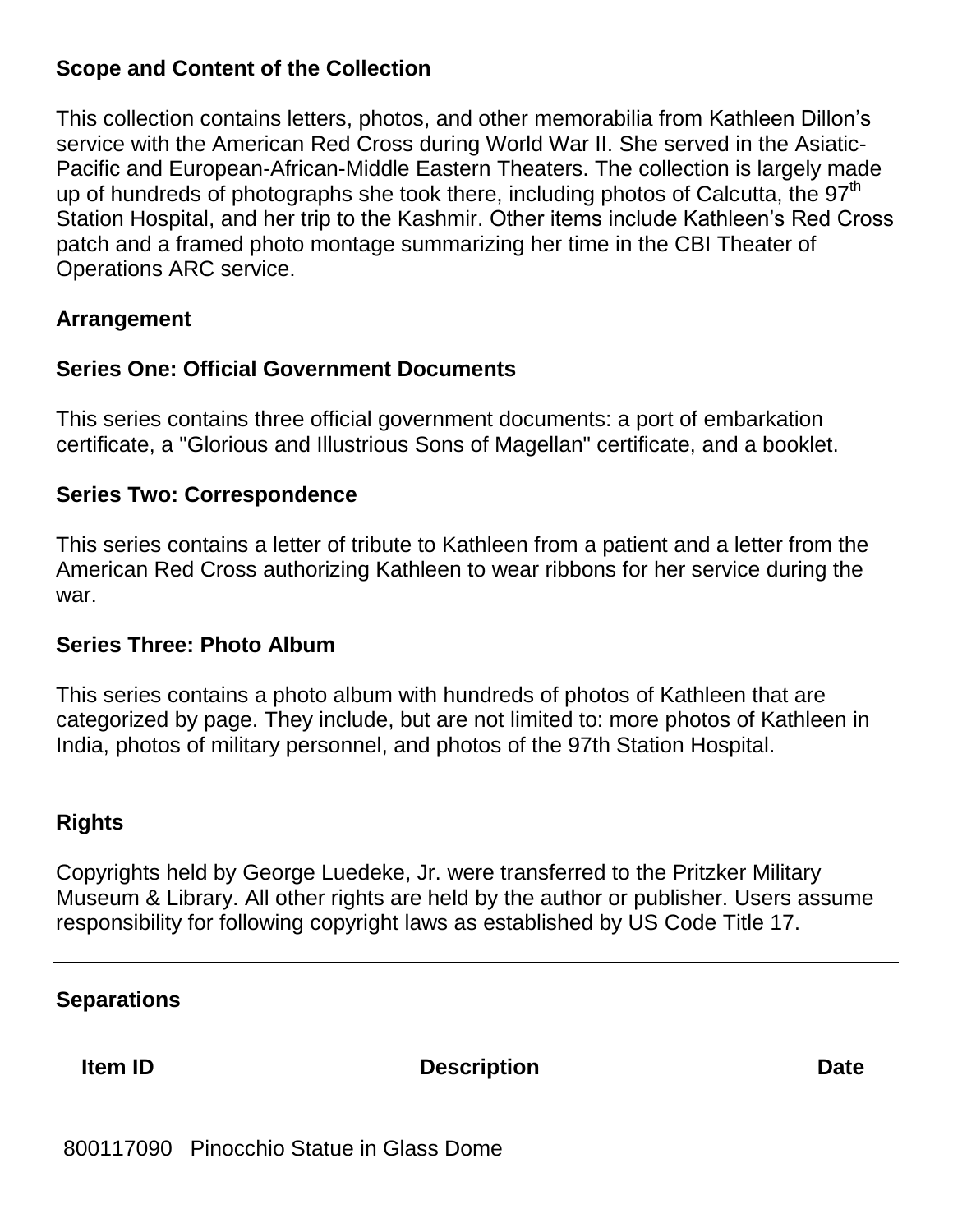|           | 800117091 Bust of Kathleen Dillon, circa 1944                                                                |           |
|-----------|--------------------------------------------------------------------------------------------------------------|-----------|
|           | 800117092 Framed Photo Montage                                                                               |           |
| 800117093 | American Red Cross Military Welfare Service Patch -<br>Located in Box 1                                      |           |
|           | Book: The Sad Sack                                                                                           |           |
|           | Book: Rubiyat of Omar Khayyam                                                                                |           |
|           | Book: The City of Tai                                                                                        |           |
|           | Book: A Pocket Guide to India                                                                                |           |
|           | <b>Photographs - Located in "Photograph Collection"</b>                                                      | 1943-1945 |
|           | <b>Thanksgiving Dinner 1945</b>                                                                              | 1945      |
| 800117005 | Kathleen seated at the table with unknown people. Caption:<br>"Thanksgiving - 1945 - aboard the Gen Greeley" | 1945      |
| 800117006 | Kathleen and others seated at the table raising their<br>glasses.                                            | 1945      |
|           | Kathleen in American Red Cross Uniform                                                                       |           |
| 800117007 | Kathleen in uniform looking off to the side (3 photos,<br>different sizes)                                   | n.d.      |
|           | 800117008 Kathleen in uniform looking at the camera                                                          | n.d.      |
|           | Kathleen and Sgt. Floyd Fedder at Dal Lake in the<br>Kashmir, India                                          | 1944      |
|           | 800117009 Sgt. Fedder in a headscarf smoking a pipe near the lake                                            | 1944      |
|           | 800117010 Sgt. Fedder posing in a headscarf and skirt                                                        | 1944      |
| 800117011 | Sgt. Fedder in headscarf and skirt squatting on a chamber<br>pot                                             | 1944      |
|           | 800117012 Sgt. Fedder lounging shirtless near the lake                                                       | 1944      |
|           | 800117013 Man and woman sitting in the shade near the lake                                                   | 1944      |
| 800117014 | Kathleen and two others sitting near a water fountain (2)<br>copies)                                         | 1944      |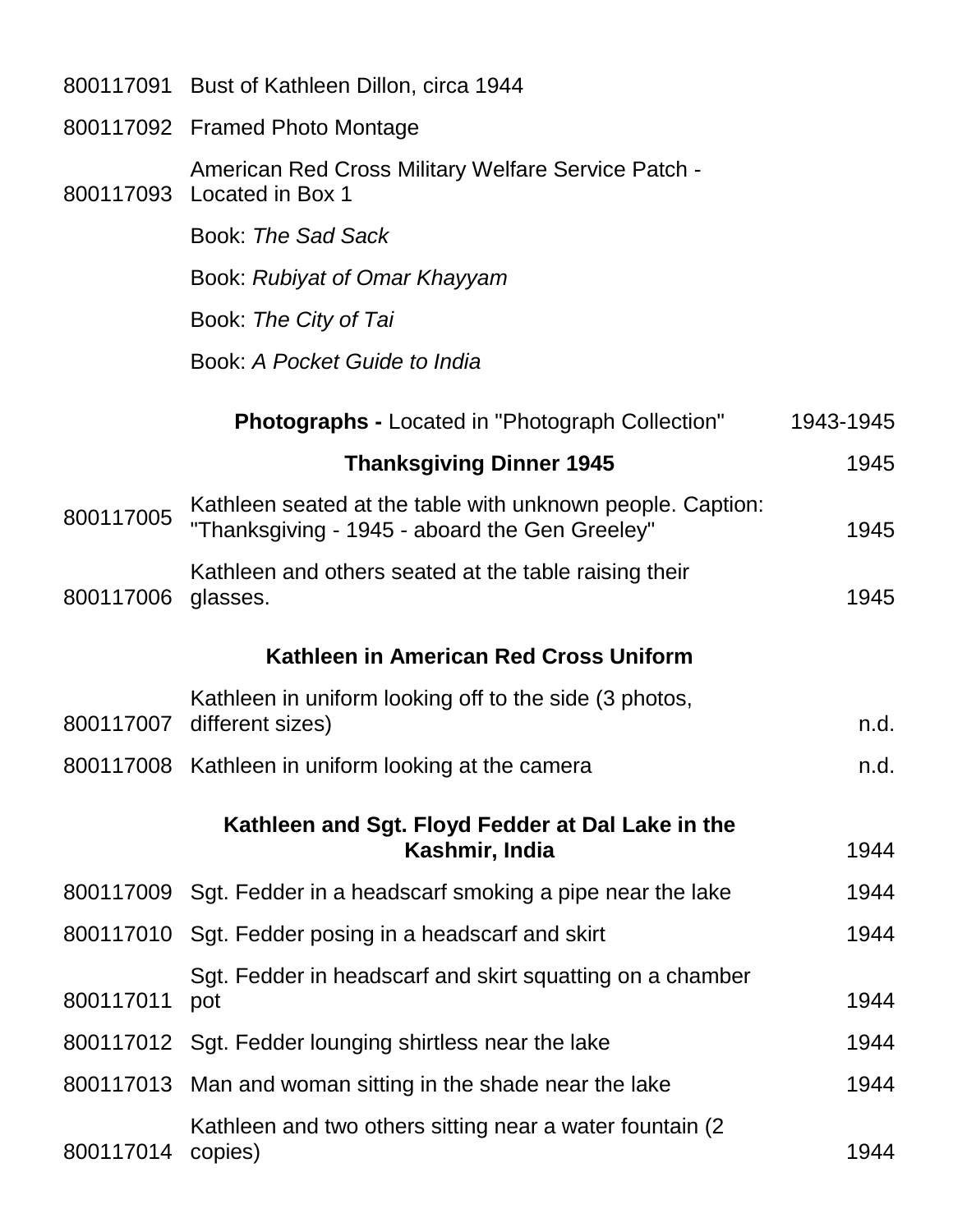|           | 800117015 A man posing in front of the fountain and scenery             | 1944 |
|-----------|-------------------------------------------------------------------------|------|
| 800117016 | Kathleen and Sgt. Fedder lounging and smiling (2 copies)                | 1944 |
| 800117017 | Kathleen and Sgt. Fedder getting off a plane (2 copies)                 | 1944 |
|           | 800117018 Kathleen and a man lying down outside in the shade            | 1944 |
|           | Kathleen's Trip to the Kashmir, India with fellow<br>military personnel | 1944 |
|           | 800117019 Kathleen in a polka-dotted shirt (2 copies)                   | 1944 |
|           | 800117020 A man sitting on a boat with a camera around his neck         | 1944 |
| 800117021 | Kathleen and several others on a tour boat on the lake                  | 1944 |
|           | 800117022 A man and a woman on the boat                                 | 1944 |
|           | 800117023 A man posing with a pipe in his mouth                         | 1944 |
| 800117024 | The same man with a cigarette in his mouth, sailboats in<br>background  | 1944 |
|           | 800117025 Kathleen on a horse                                           | 1944 |
|           | 800117026 Kathleen and a man on horses                                  | 1944 |
|           | 800117027 An Indian child standing near the lake                        | 1944 |
| 800117028 | Darkened photo of a person in front of a fountain                       | 1944 |
|           | 800117029 Two Indian children in front of the lake                      | 1944 |
|           | 800117030 An Indian woman in front of the fountain                      | 1944 |
|           | 800117031 A man in front of the fountain                                | 1944 |
|           | 800117032 Several people rowing a boat                                  | 1944 |
|           | 800117033 Kathleen lying on her stomach in a bathing suit               | 1944 |
|           | 800117034 A man posed in front of a building called the Persian House   | 1944 |
|           | 800117035 A houseboat on the lake                                       | 1944 |
|           | 800117036 A stone entrance to the lake                                  | 1944 |
|           | 800117037 Mountains surrounding the lake                                | 1944 |
|           | 800117038 More mountains surrounding the lake                           | 1944 |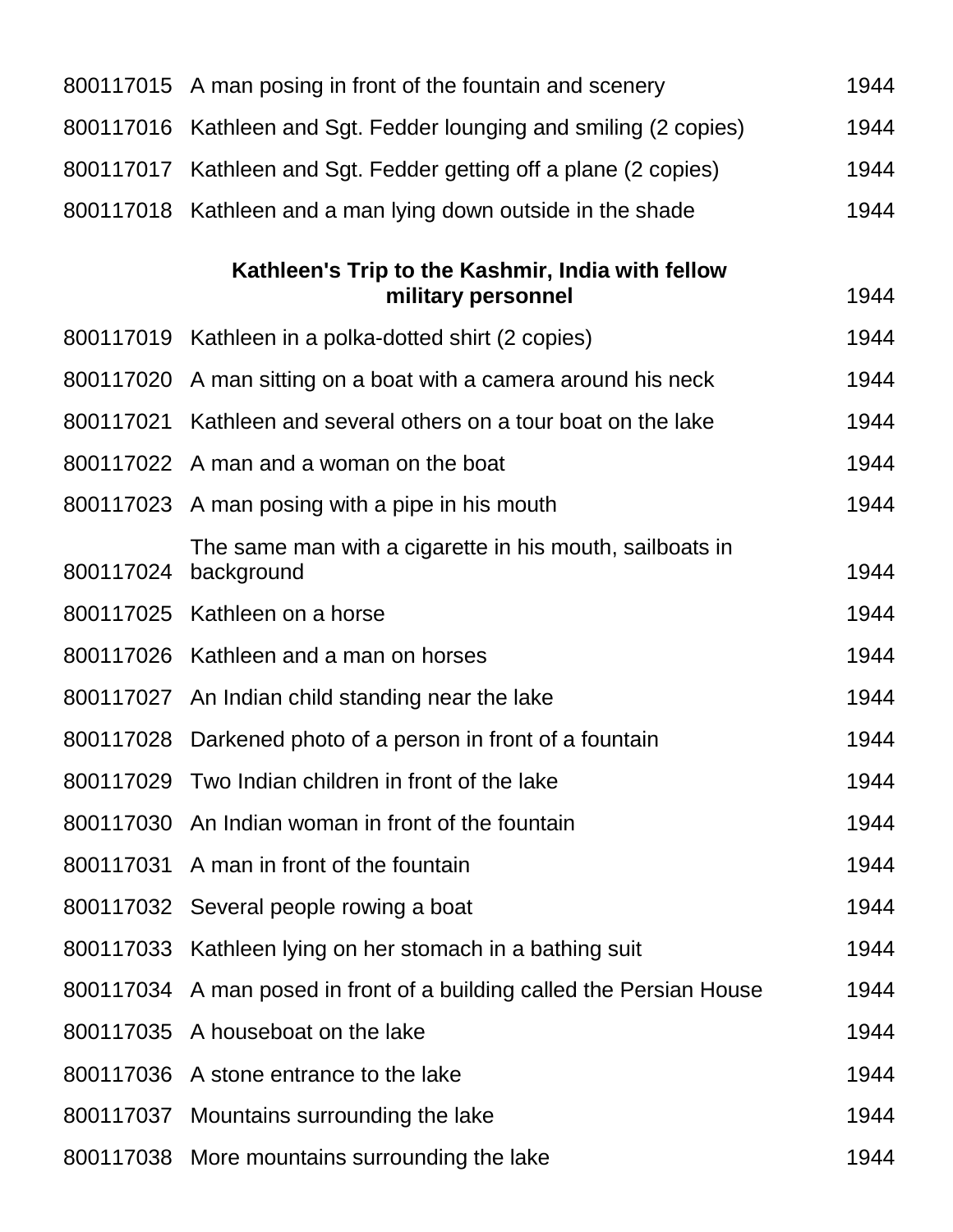|           | 800117039 Aerial view of lake and mountains                       | 1944 |
|-----------|-------------------------------------------------------------------|------|
|           | 800117040 Photo of what appears to be fancy molding on a building | 1944 |
|           | 800117041 Aerial photo of a man canoeing on the lake              | 1944 |
|           | 800117042 Blurry aerial photo of a town                           | 1944 |
|           | 800117043 Another blurry aerial photo of a town                   | 1944 |
|           | 800117044 Blurry photo of two men                                 | 1944 |
|           | 800117045 A woman swimming in the water, taken from above         | 1944 |
|           | 800117046 Kathleen swimming                                       | 1944 |
|           | 800117047 Photo of a wide open field and hills                    | 1944 |
|           | 800117048 Photo of the lake and mountains                         | 1944 |
|           | 800117049 Blurry photo of the lake                                | 1944 |
|           | 800117050 Another photo of the lake and mountains in sepia        | 1944 |
|           | 800117051 Photo of the edge of a forest (two copies)              | 1944 |
|           | 800117052 Photo of a forest and mountains (two copies)            | 1944 |
|           | 800117053 Photo of a row of boats for hire                        | 1944 |
|           | 800117054 Another photo of a row of boats for hire                | 1944 |
|           | 800117055 Photo of people waterskiing                             | 1944 |
|           | 800117056 Photo of a long boat being rowed                        | 1944 |
|           | 800117057 Photo of a man waterskiing                              | 1944 |
|           | 800117058 Photo of Kathleen waterskiing (2 copies)                | 1944 |
| 800117059 | Photo of Kathleen trying to stand on waterskis                    | 1944 |
|           | 800117060 Photo taken from lake of the shore                      | 1944 |
|           | 800117061 Photo of lake with houses                               | 1944 |
|           | 800117062 Aerial photo of town                                    | 1944 |
| 800117063 | Photo taken from a plane that shows the wing and scenery<br>below | 1944 |
|           | 800117064 Photo of a hill on the edge of the forest               | 1944 |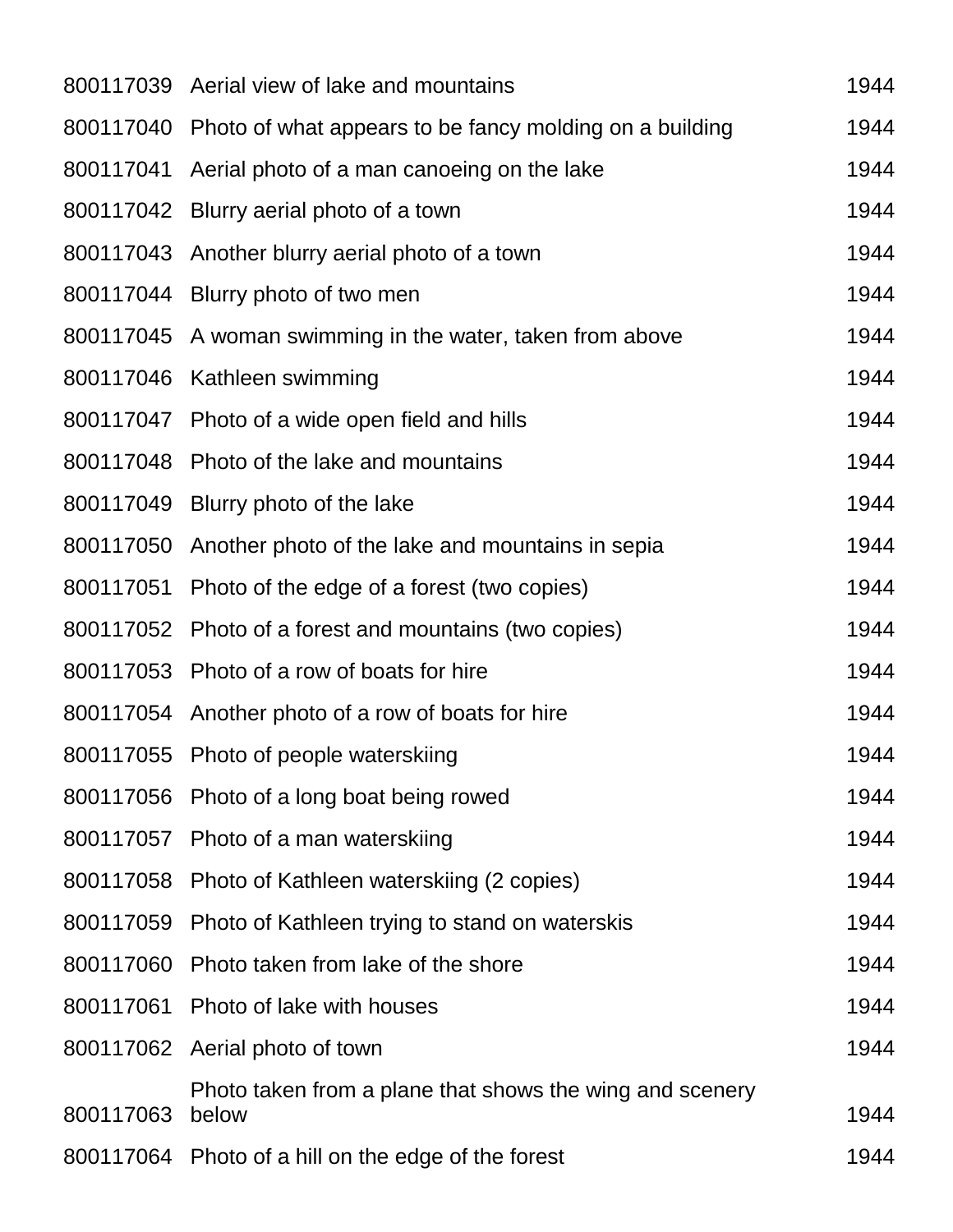|           | 800117065 Aerial photo of town and lake                                                              | 1944       |
|-----------|------------------------------------------------------------------------------------------------------|------------|
|           | 800117066 Photo of a canoe with flowers                                                              | 1944       |
|           | 800117067 Photo of ducks on the lake                                                                 | 1944       |
| 800117068 | Photo of a stuffed animal                                                                            | 1944       |
|           | 800117069 Photo of a horse-drawn carriage on a street                                                | 1944       |
|           | 800117070 Photo of the mountains and lake (2 copies)                                                 | 1944       |
|           | 800117071 Photo of a water fountain                                                                  | 1944       |
|           | 800117072 A different view of the water fountain                                                     | 1944       |
|           | 800117073 Some kind of stone wall on the lake                                                        | 1944       |
|           | 800117074 Photo of a boat on the lake (2 copies)                                                     | 1944       |
|           | 800117075 Photo of the lake looking mossy                                                            | 1944       |
|           | 800117076 A man on a sailboat                                                                        | 1944       |
|           | 800117077 A sailboat on the lake                                                                     | 1944       |
|           | 800117078 Photo of water cascading down a fountain                                                   | 1944       |
|           | 800117079 Another photo of water cascading down a fountain                                           | 1944       |
| 800117080 | Photo of a house                                                                                     | 1944       |
| 800117081 | Photo of two houseboats, one with a "Buckingham Palace"<br>sign                                      | 1944       |
|           | 800117082 Photo of a large tree on the lake                                                          | 1944       |
|           | 800117083 Photo of trees and mountains                                                               | 1944       |
|           | <b>Large Photos</b>                                                                                  | 1945, n.d. |
| 800117084 | Copy of photograph of Kathleen in uniform taken in Dacca,<br>India. Caption: "Love, Kathleen"        | 1945       |
| 800117085 | Photograph of Kathleen taken on her way to Europe after<br>the war                                   | n.d.       |
| 800117086 | Another copy of photograph of Kathleen in uniform taken in<br>Dacca, India. Caption: "Love, Kathleen | 1945       |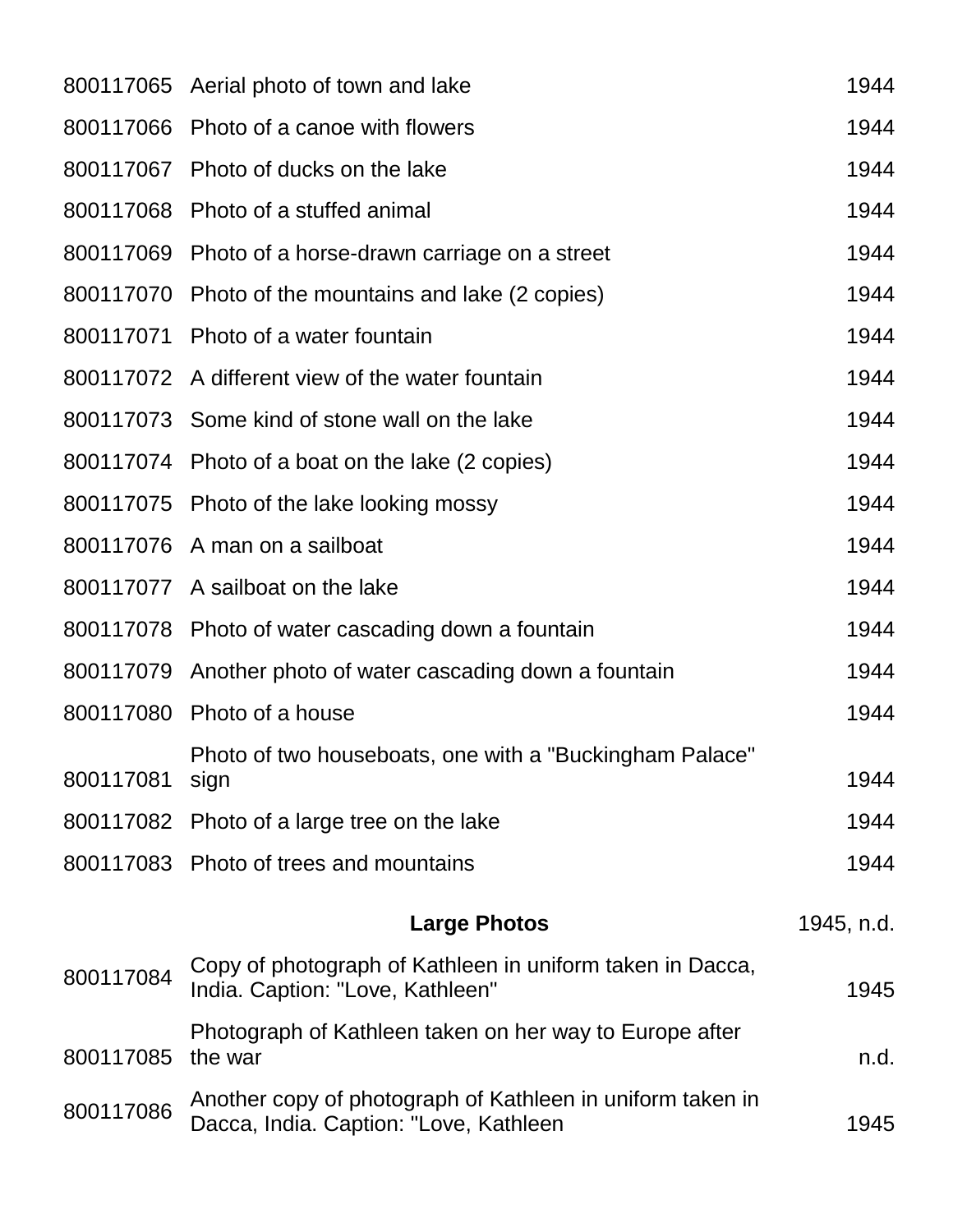| 800117087 | Sqt. Bill Royer working on bust of Kathleen (bust included<br>in separations)    | n.d. |
|-----------|----------------------------------------------------------------------------------|------|
|           | Kathleen posing near bust of herself (bust included in<br>800117088 separations) | n.d. |

#### **Key Subjects**

This collection is indexed under the following headings in the Library's online catalog. Researchers interested in materials about related topics, persons, or places should search the catalog using these subject headings.

#### **Names**

Dillon, Kathleen. -- 1915-2004 Dillon, Kathleen. -- Correspondence

#### **Subjects**

World War, 1939-1945 World War, 1939-1945 -- History -- Pictorial works World War, 1939-1945 -- India World War, 1939-1945 -- War work -- Red Cross

## **Container List**

| Box | <b>Folder</b> | Item ID#  | <b>Title</b>                                                           | <b>Dates</b> |
|-----|---------------|-----------|------------------------------------------------------------------------|--------------|
| 1   | 1             |           | <b>Series One: Official Government</b><br><b>Documents</b>             | 1945         |
|     |               | 800117001 | Army Service Forces Port of Embarkation<br>certificate with autographs | 11/8/1945    |
|     |               | 800117002 | "Glorious and Illustrious Sons of Magellan"<br>Certificate             | 12/6/1945    |
|     |               |           | 800117003 "A Yank's Magic Carpet" Booklet                              | 1945         |
|     | $\mathbf 2$   |           | <b>Series Two: Correspondence</b>                                      | 10/2/1945    |
|     |               | 800117004 | Typewritten letter in tribute to Kathleen from                         | 10/2/1945    |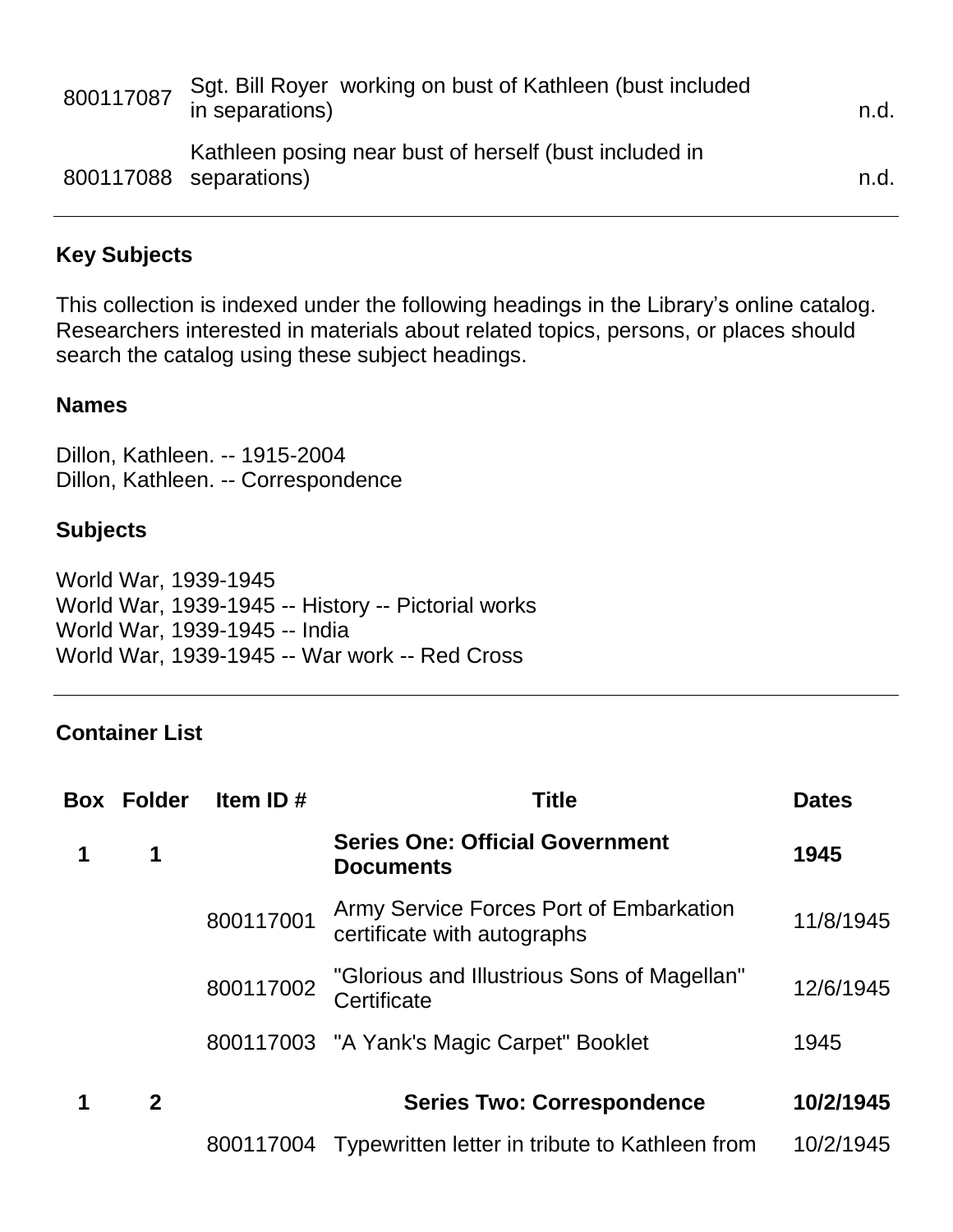|           |           | Sgt. Bob Saffron                                                                                                                                                                      |               |
|-----------|-----------|---------------------------------------------------------------------------------------------------------------------------------------------------------------------------------------|---------------|
|           | 800117005 | Letter from American Red Cross authorizing<br>Kathleen to wear ribbons for her service<br>during the war (American, Asiatic-Pacific, and<br>European-African-Middle Eastern Theater). | n.d.          |
|           | 800117089 | Series Three: Photo Album (separated by<br>page)                                                                                                                                      | 1943-1945     |
| Page      |           | No headline                                                                                                                                                                           |               |
|           |           | A mountain and part of a shoulder patch                                                                                                                                               |               |
| Page<br>2 |           | Headline: "ARC Hostel at 96 Russa Road,<br>Calcutta, India."                                                                                                                          |               |
|           |           | Caption: "1/45 - Two of the ayahs at the ARC<br>Hostel in Calcutta. Note nose jewels."                                                                                                | <b>Jan-45</b> |
|           |           | Caption: "1/45 - Rear of ARC Hostel in<br>Calcutta. Note bomb wall."                                                                                                                  | $Jan-45$      |
|           |           | Three women sitting at a table. Caption: "1/44<br>- at ARC Hostel in Calcutta."                                                                                                       | $Jan-44$      |
| Page<br>3 |           | No headline                                                                                                                                                                           |               |
|           |           | Caption: "Jain Temple in Calcutta."                                                                                                                                                   | 1/10/1943     |
|           |           | Caption: "Street Scene, Calcutta. Water<br>buffalo a common sight and a principal mode<br>of transportation."                                                                         | $Jan-45$      |
|           |           | Caption: "ARC Hostel in Calcutta. Mrs.<br>Kitchen, a delightful Anglo-Indian who ran the<br>hostel."                                                                                  | $Jan-44$      |
| Page<br>4 |           | No headline                                                                                                                                                                           |               |
|           |           | Caption: "The Taj Mahal."                                                                                                                                                             |               |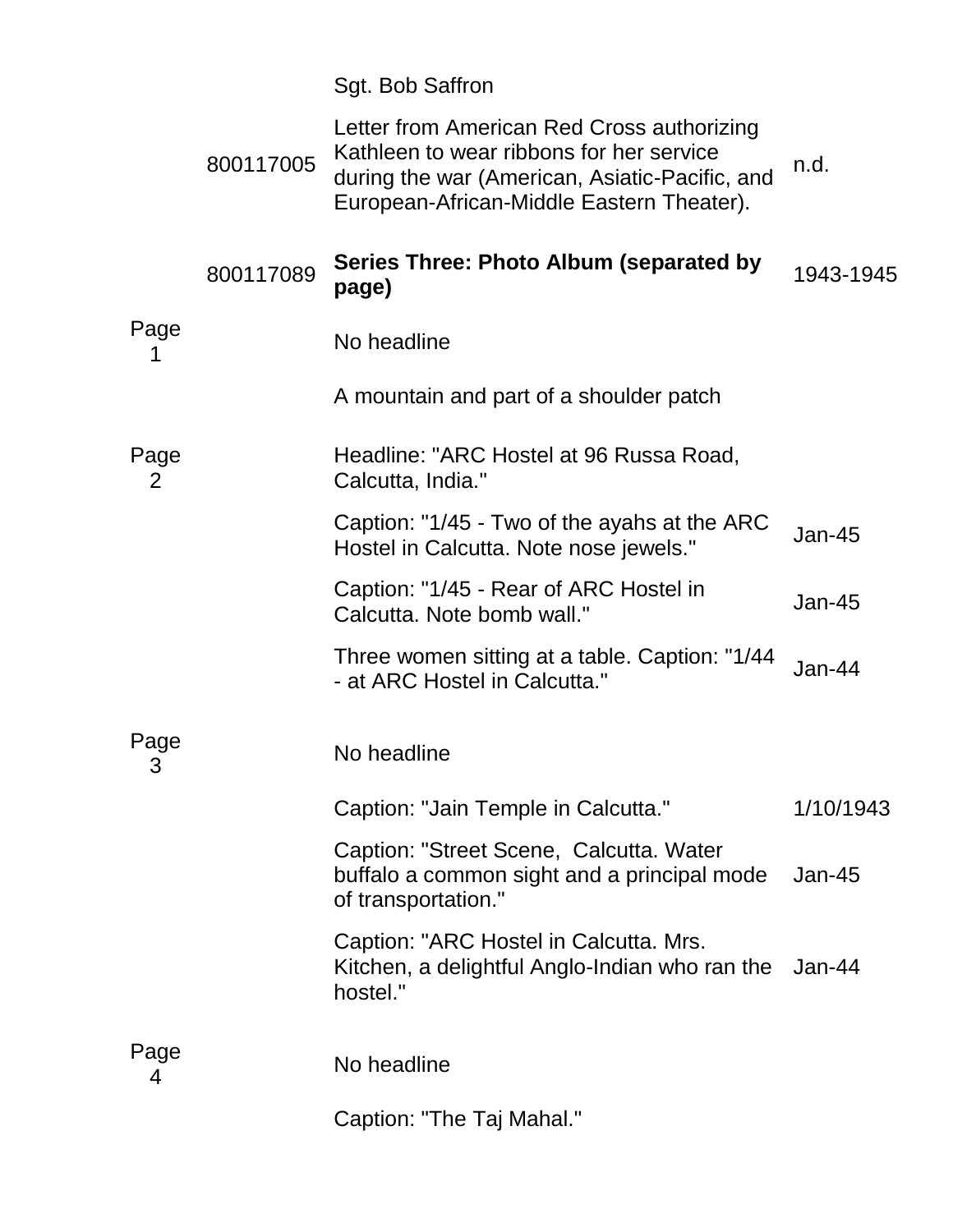| Page<br>5 | No headline                                                                                                                                                                                                                                                                                                                                               |        |
|-----------|-----------------------------------------------------------------------------------------------------------------------------------------------------------------------------------------------------------------------------------------------------------------------------------------------------------------------------------------------------------|--------|
|           | Person in front of horse-drawn carriage.<br>Caption: "This dear, is a Tonga."                                                                                                                                                                                                                                                                             | Mar-44 |
|           | Caption: "The Taj!"                                                                                                                                                                                                                                                                                                                                       | Mar-44 |
|           | Taj Mahal.                                                                                                                                                                                                                                                                                                                                                | Mar-44 |
|           | Another photo of the Taj Mahal.                                                                                                                                                                                                                                                                                                                           | Mar-44 |
|           | Kathleen holding flowers in the Taj gardens.                                                                                                                                                                                                                                                                                                              | Mar-44 |
|           | Photo of the entrance to the Taj Mahal.                                                                                                                                                                                                                                                                                                                   | Mar-44 |
|           | Taj Mahal. Caption: "Note scaffolding on Taj<br>dome."                                                                                                                                                                                                                                                                                                    | Mar-44 |
|           | Kathleen, Lt. Brownette, children near the<br>entrance to the Taj Mahal.                                                                                                                                                                                                                                                                                  | Mar-44 |
|           | Subheadline: "Secret gardens of the Taj."                                                                                                                                                                                                                                                                                                                 |        |
|           | Kathleen with two men in the gardens.                                                                                                                                                                                                                                                                                                                     | Mar-44 |
|           | A woman in front of a tree. Caption: "This is<br>Brownette. She's a bunny."                                                                                                                                                                                                                                                                               | Mar-44 |
|           | A man in front of a tree.                                                                                                                                                                                                                                                                                                                                 | Mar-44 |
|           | A man and woman in front of a tree.                                                                                                                                                                                                                                                                                                                       | Mar-44 |
| Page<br>6 | No headline                                                                                                                                                                                                                                                                                                                                               |        |
|           | Poscard of man in front of Taj Mahal.<br>Caption: "My favorite RTO officer." On the<br>back: "Christmas - Dear Kay: Boo ---<br>yourself, as tho this picture isn't enough to<br>scare hell out of anyone. Your card arrived<br>this AM and was the most pleasant surprise.<br>May this New Year see all your pleasant<br>dreams come true. Sincerely, Ed" |        |
|           | Caption: "Bill Weaver and I at the Taj Mahal."                                                                                                                                                                                                                                                                                                            |        |
|           | Kathleen posing in front of the Taj Mahal.                                                                                                                                                                                                                                                                                                                |        |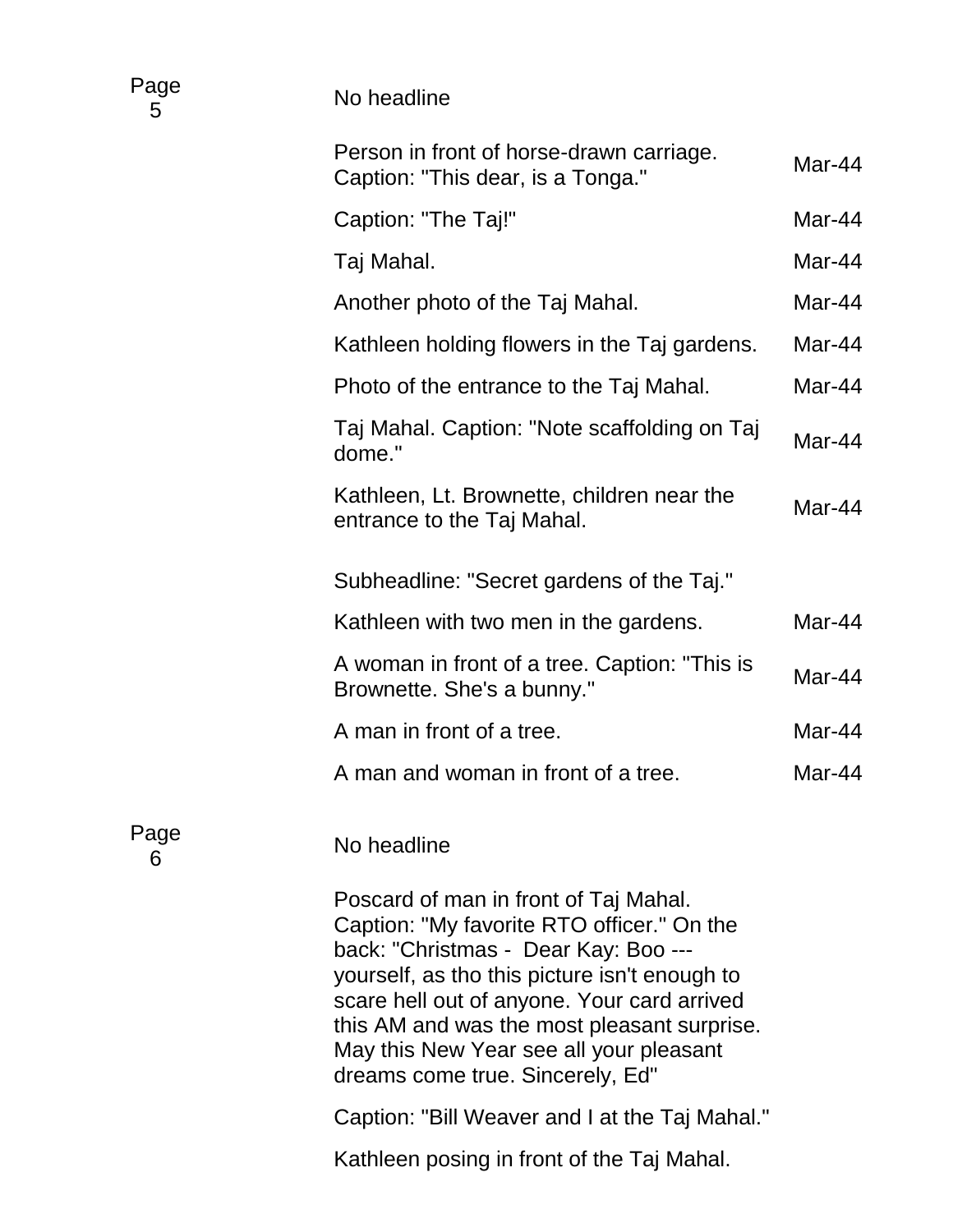| Caption: "The Taj Mahal." |  |  |  |  |
|---------------------------|--|--|--|--|
|---------------------------|--|--|--|--|

| Page<br>7 | Headline: "97th Station Hospital - Agra, India"                                                                                                                                                                                                       |           |
|-----------|-------------------------------------------------------------------------------------------------------------------------------------------------------------------------------------------------------------------------------------------------------|-----------|
|           | Caption: "Retreat at 97th."                                                                                                                                                                                                                           |           |
|           | 97th Station Hospital. Caption: "97th."                                                                                                                                                                                                               |           |
|           | 97th Station Hospital, different view.                                                                                                                                                                                                                |           |
|           | 97th Station Hospital with American flag in<br>forefront.                                                                                                                                                                                             |           |
| Page<br>8 | No headline                                                                                                                                                                                                                                           |           |
|           | Caption: "Betty Murphy - coworker and I.<br>That's a sweetpea bed in rear."                                                                                                                                                                           | Mar-44    |
|           | Caption: "Capt. Muller, a visiting medic,<br>Dillon, and Capt. Kroin (of Brooklyn!)"                                                                                                                                                                  | May-44    |
|           | A man in uniform. Caption: "C.O."                                                                                                                                                                                                                     |           |
|           | Group photo. Caption: "In the yard. Mitchell,<br>Capt. Miller, Capt. [illegible], Lt.'s Sullivan and<br>Jordan, Martoccio (squatting) and Capt.'s<br>Gehan and Montgomery, CO and Chief<br><b>Nurse Bailey."</b>                                      | 1944      |
|           | Caption: "Capt. Wilson (doctor)."                                                                                                                                                                                                                     | 4/29/1944 |
| Page<br>9 | No headline                                                                                                                                                                                                                                           |           |
|           | Kathleen with two women. Caption: "Lucy,<br>Brownette and Staff car - day of my departure Oct-44<br>for Kashmir - Oct 1944"                                                                                                                           |           |
|           | Caption: "Brownette and Pfc. Clinkscales."<br>On back: "Colored patient has temperature<br>taken by his nurse attendant. He is<br>recuperating and has been treated with blood<br>plasma. At Agra 97th [crossed out] Station<br>Hospital. 27-Jan-44." | 1/27/1944 |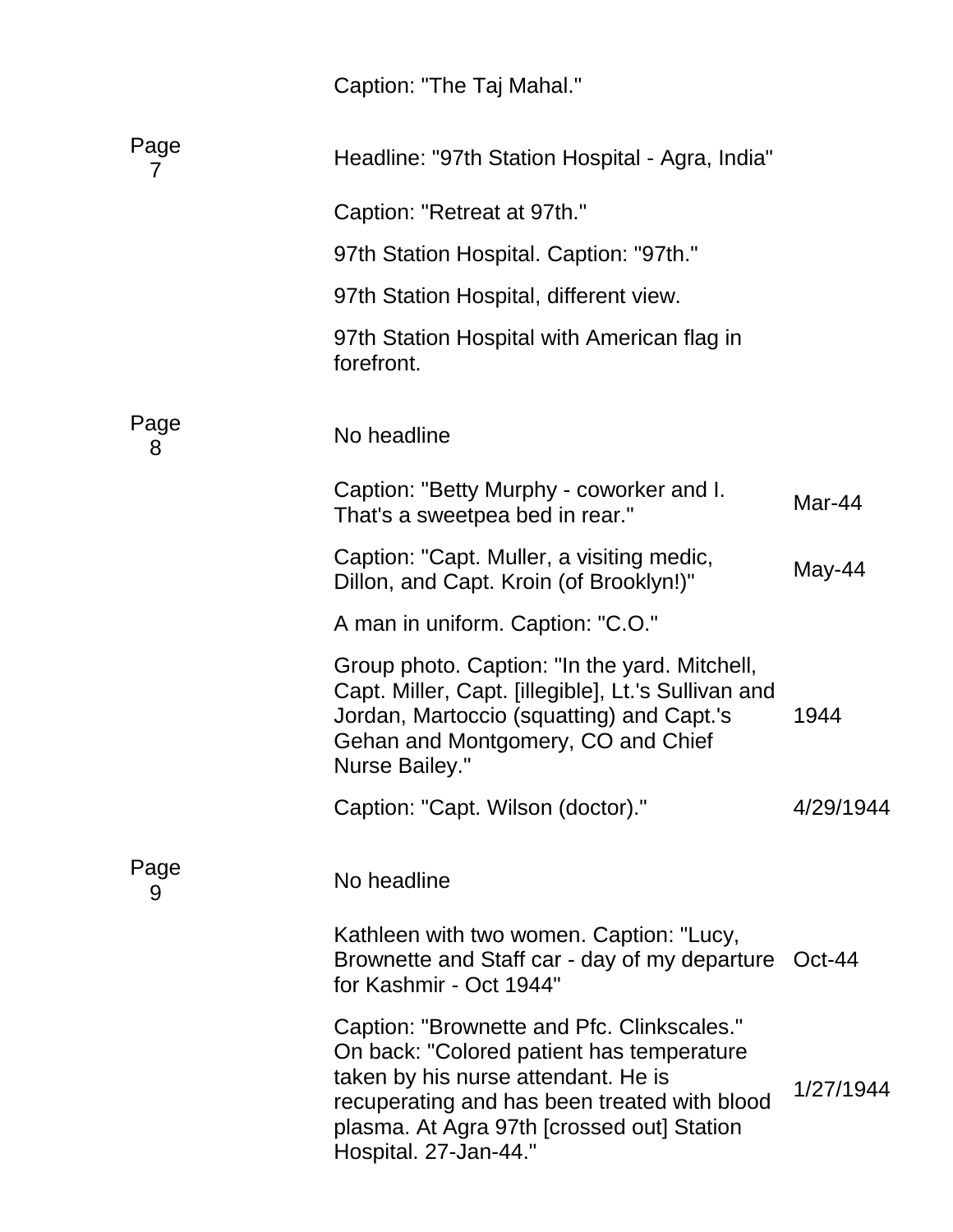|            | Group Photo. Caption: "Pvt. H. H. Eberhardt,<br>Sterling, Ill., S/Sgt Rene Beaulien, Auburn,<br>Me., Pvt. Leo V. Hurley (seated)<br>Woonsocket, R.I., Sgt. John R. Denholm,<br>Akron, Ohio, Pfc. Hubert [illegible],<br>Manistique, Mich., Pvt. John E. Tucker,<br>Sacramento, Cal. Convalescents occupy time<br>working on jig saw puzzle at the Agra, India<br>97th Station Hospital." | 1/27/1944 |
|------------|------------------------------------------------------------------------------------------------------------------------------------------------------------------------------------------------------------------------------------------------------------------------------------------------------------------------------------------------------------------------------------------|-----------|
| Page<br>10 | No headline                                                                                                                                                                                                                                                                                                                                                                              |           |
|            | Kathleen with a corporal. Caption: "I don't<br>know the corporals [sic] name."                                                                                                                                                                                                                                                                                                           | 1944      |
|            | Kathleen standing with a man on crutches.<br>Caption: "Al Agra."                                                                                                                                                                                                                                                                                                                         |           |
|            | Caption: "Stinky Sgt. Walter Friend, Cyr<br>(right) and Mattson 884."                                                                                                                                                                                                                                                                                                                    | 11/4/1944 |
|            | Caption: "My favorite people. Paul Sherwood,<br>Pfc Bob Darling, Boo, Cpl [illegible], and Cpl.<br>Larry Brawhall, all of the 26th at Agra." (2)<br>copies with different captions)                                                                                                                                                                                                      | 9/1/1944  |
|            | Caption: "This is outside the dayroom, which<br>is called the 'Relax Shack.' They call me<br>trousers the relaxed slacks. This started to be<br>a candid shot. I never wore them after this<br>photo."                                                                                                                                                                                   | 7/1/1944  |
|            | Photo of Kathleen outside.                                                                                                                                                                                                                                                                                                                                                               | 1944      |
|            | Katheen and an MP. Caption: "One of the<br>MPs. At 97th, Al Agra." (2 copies with<br>different captions)                                                                                                                                                                                                                                                                                 |           |
| Page<br>11 | No headline                                                                                                                                                                                                                                                                                                                                                                              |           |
|            | Caption: "Me in a [illegible] - office barracks<br>at the back - offrs' quarters to the right."                                                                                                                                                                                                                                                                                          | 3/1/1944  |
|            | Photo of Kathleen. Caption: "No, don't frame                                                                                                                                                                                                                                                                                                                                             | Mar-44    |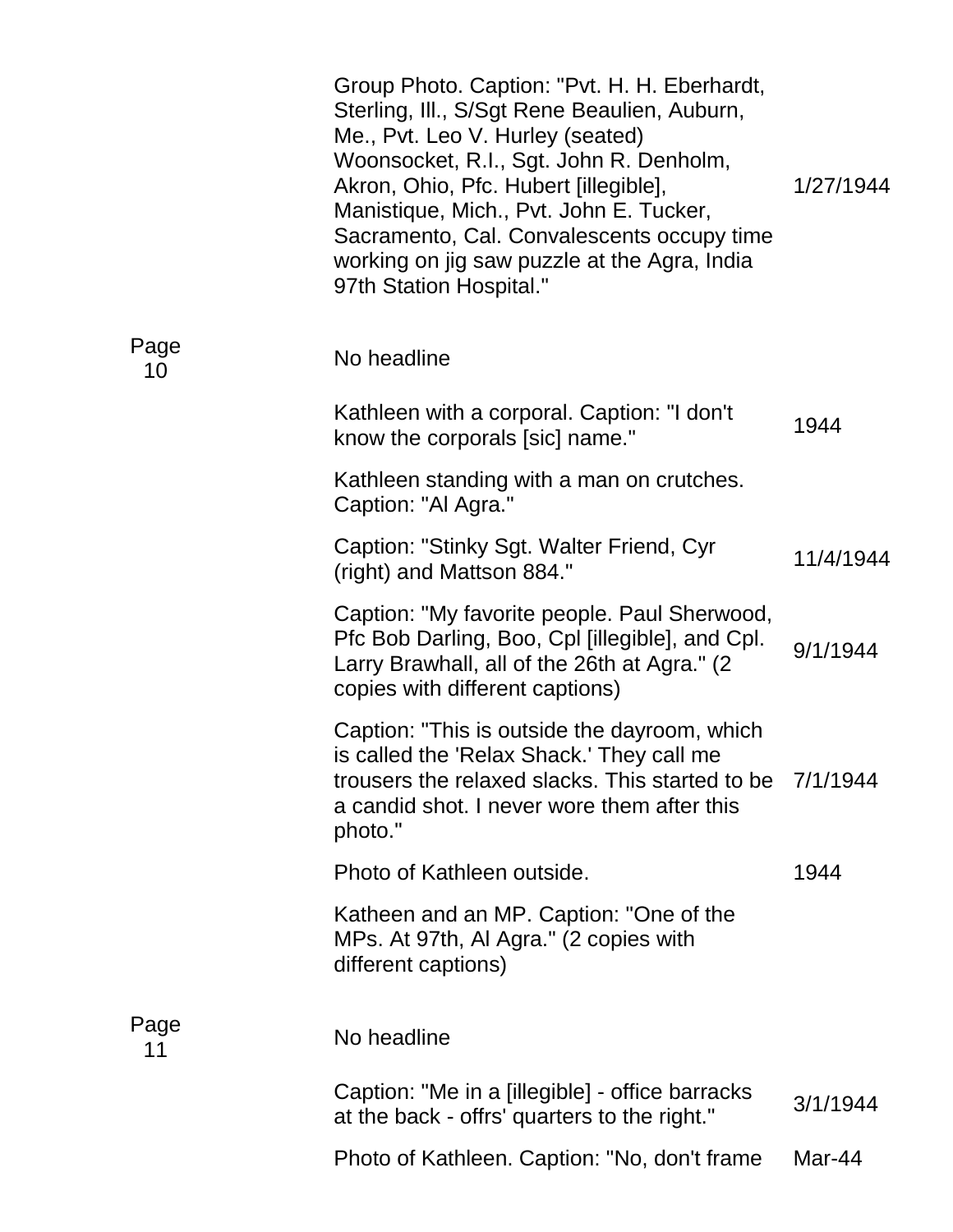|            | it."                                                                                                                                                                                            |               |
|------------|-------------------------------------------------------------------------------------------------------------------------------------------------------------------------------------------------|---------------|
|            | Kathleen in the garden. Caption: "Ain't the<br>uniform stunning?"                                                                                                                               | Mar-44        |
|            | Caption: "Dillon in a jeep that's [illegible] of a<br>ward on the left."                                                                                                                        | Mar-44        |
|            | Woman holding a snake. Caption: "It's alone<br>and I mean the snake. Jeannette Cordray -<br>she came over with us."                                                                             |               |
|            | Photo of Kathleen. Caption: "Horrible,<br>[illegible]? That's our outdoor [illegible] in the 8/24/1944<br>background."                                                                          |               |
|            | Group photo of soldiers listening to music.<br>Caption: "Fomeen and Gene Emerald - Part<br>of one of the grandest shows to come over.<br>They were in this overseas unit for about 2<br>years." | Aug-44        |
|            | Caption: "Pvt. Anthony Polito, ASN<br>32937402, 1361 MP Co, APO 491, c/o<br>Postmaster, NY, NY. The sweetest girl<br>(Kathleen Dillon) on the base. Love Tony."                                 | 8/24/1944     |
| Page<br>12 | No headline                                                                                                                                                                                     |               |
|            | Photo of Kathleen. Caption: "The following<br>[pages of photos] were taken by Sgt. Bill<br>Royer one of whose hobbies was<br>photography. All taken in front of patients'<br>dayroom."          |               |
| Page<br>13 | No headline [Photos taken by Sgt. Bill Royer]                                                                                                                                                   | <b>Jul-44</b> |
|            | Kathleen lighting a cigarette. Caption: "This<br>one is for the Pall Mall people."                                                                                                              | <b>Jul-44</b> |
|            | Photo of Bill Royer lying in the grass.                                                                                                                                                         | <b>Jul-44</b> |
|            | Caption: "This is clay model of me head, and<br>shows Sgt. Bill Royer working thereon."                                                                                                         | <b>Jul-44</b> |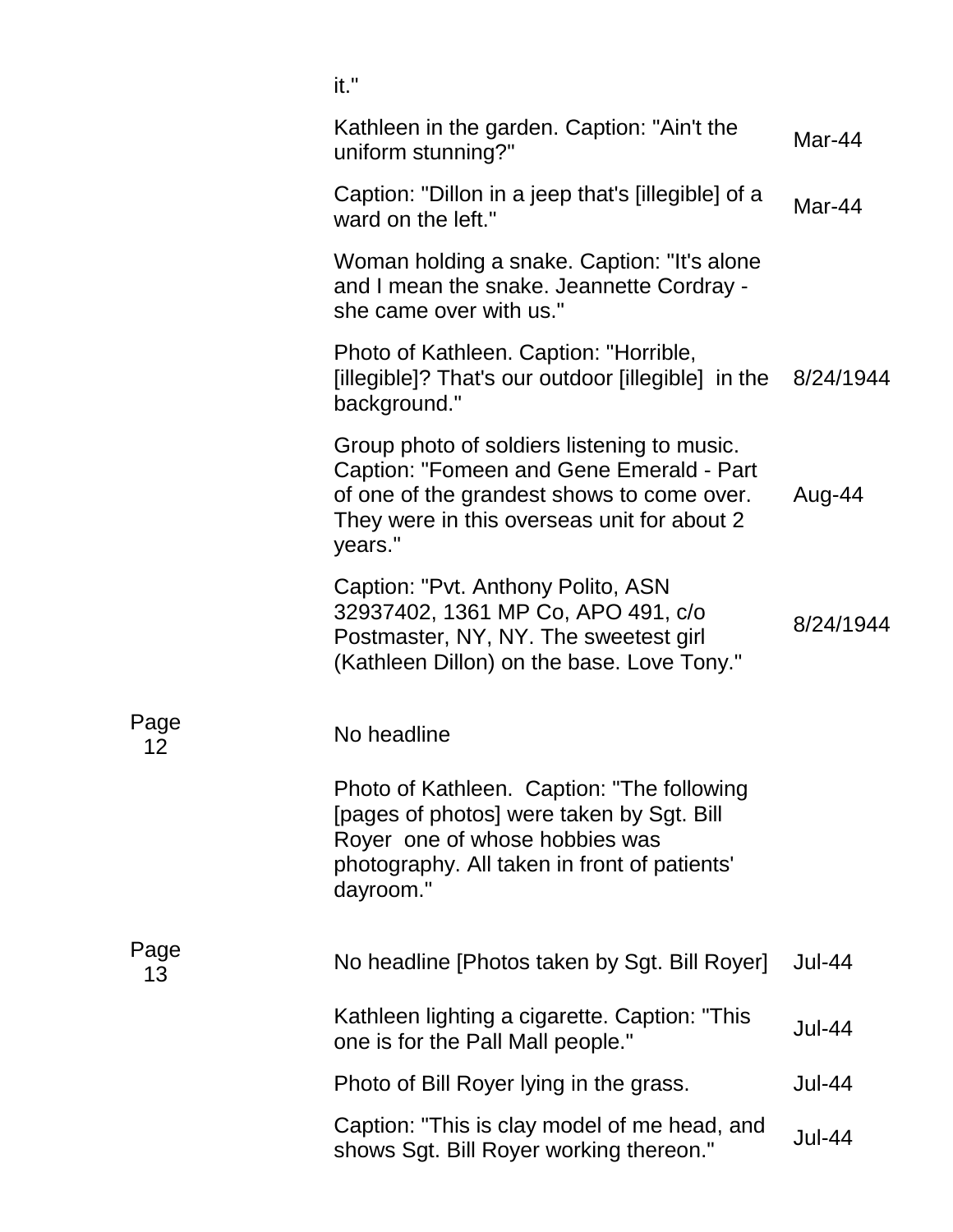| Page<br>14 | No headline [Photos taken by Sgt. Bill Royer] Aug-44                                                                                                   |        |
|------------|--------------------------------------------------------------------------------------------------------------------------------------------------------|--------|
|            | Photo of Kathleen.                                                                                                                                     | Aug-44 |
|            | Photo of Kathleen sitting in a wicker chair.                                                                                                           | Aug-44 |
|            | Photo of Kathleen taken from side profile                                                                                                              | Aug-44 |
|            | Photo of Kathleen lighting a cigarette.<br>Caption: "Women at war - unposted - Pall<br>Mall would love this one." (2 copies, one<br>without a caption) | Aug-44 |
|            | Photo of Kathleen looking up toward the<br>camera, slightly blurry                                                                                     | Aug-44 |
|            | Photo of Kathleen. Caption: "Again -<br>unposed." (3 copies)                                                                                           | Aug-44 |
| Page<br>15 | No headline [Photos taken by Sgt. Bill Royer]                                                                                                          | May-44 |
|            | Kathleen posed in a wicker chair                                                                                                                       |        |
|            | Kathleen sitting in a chair reading a<br>magazine. Caption: "Red Cross hard at<br>work!"                                                               | May-44 |
|            | Kathleen standing outside looking at her nail.<br>(2 copies)                                                                                           |        |
|            | Kathleen posed in front of bust. Caption:<br>"This is [the] clay bust Bill made. Strictly a<br>posed photo. How do you like that left hand?"           |        |
|            | Kathleen smiling in front of building.                                                                                                                 |        |
|            | Kathleen in a chair. Caption: "Of course tis<br>me, grinning furiously"                                                                                |        |
| Page<br>16 | No headline                                                                                                                                            |        |
|            | Caption: "These boats meet the steamer.<br><b>Brahmaputra River."</b>                                                                                  |        |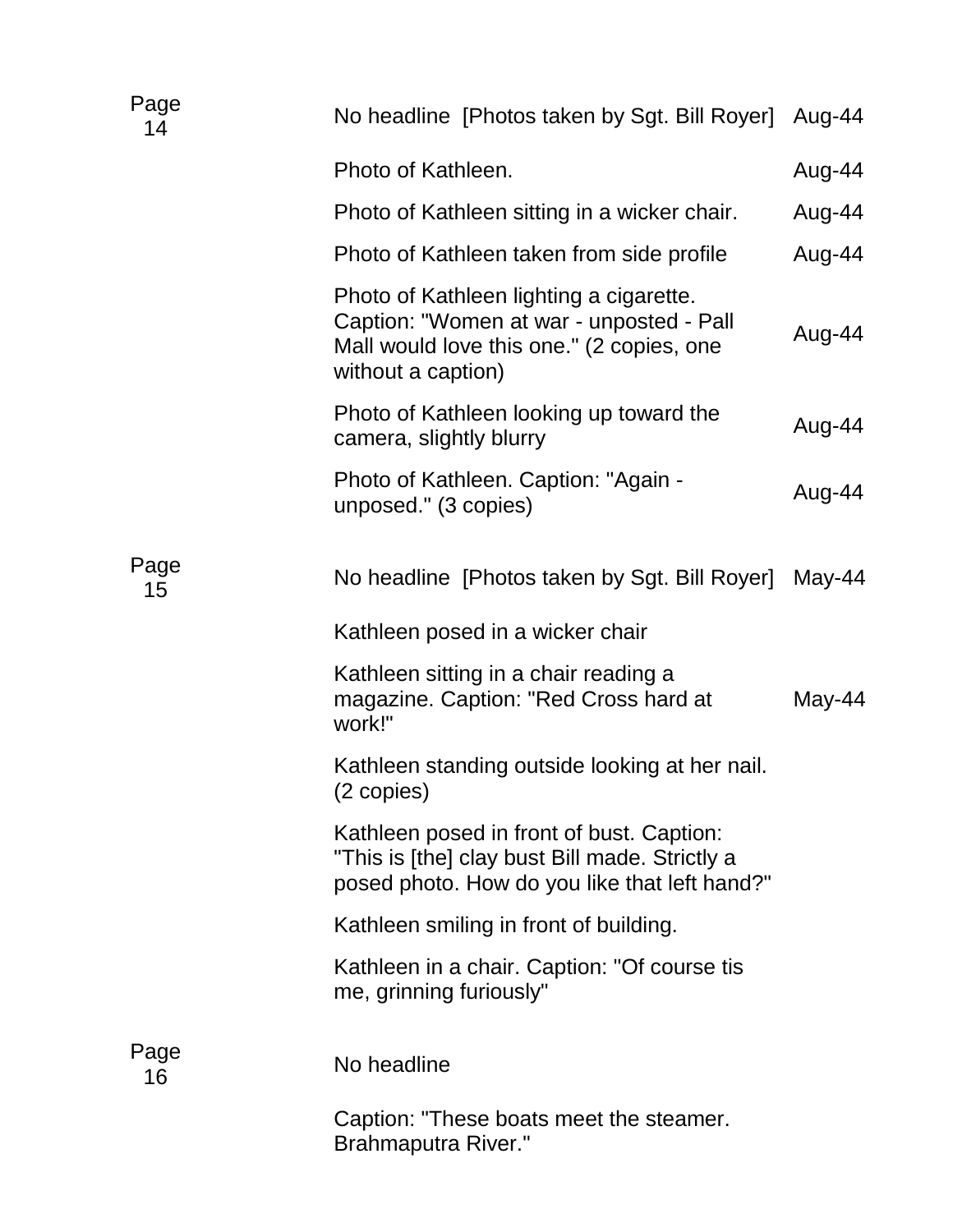|            | Caption: "Water taxis."                                                                                                                                                                                 |
|------------|---------------------------------------------------------------------------------------------------------------------------------------------------------------------------------------------------------|
|            | Photo of a road leading into the hospital.                                                                                                                                                              |
|            | Photo of cows on a road.                                                                                                                                                                                |
|            | Caption: "Dacca Road. Outside living<br>quarters."                                                                                                                                                      |
| Page<br>17 | No headline                                                                                                                                                                                             |
|            | Pencil drawing. Caption: "Sketch of [Floyd]<br>Fedder by Fedder (returning Red Cross<br>purse at a very late hour)."                                                                                    |
| Page<br>18 | No headline                                                                                                                                                                                             |
|            | Pencil drawing. Caption: "The Krak-Shak<br>(Fedder's basha)"                                                                                                                                            |
| Page<br>19 | No headline                                                                                                                                                                                             |
|            | Photo of Floyd Fedder. Caption: "Floyd." On<br>the back: "Christmas Eve of 44 will be<br>brightened by thinking of the one I adore. It<br>doesn't rhyme but certainly expresses the<br>way I feel. Pa." |
| Page<br>20 | No headline                                                                                                                                                                                             |
|            | Photo of a man, possibly Floyd. Caption:<br>"Hold that tiger! The 'Click Kid.'" Back: "They<br>gave me permission to carry that pistol -<br>honest!"                                                    |
|            | Floyd Fedder in a jeep. Caption: "Fedder."                                                                                                                                                              |
|            | Floyd Fedder on a dock. Caption: "Fedder at<br>waterfront."                                                                                                                                             |
| Page       | No headline                                                                                                                                                                                             |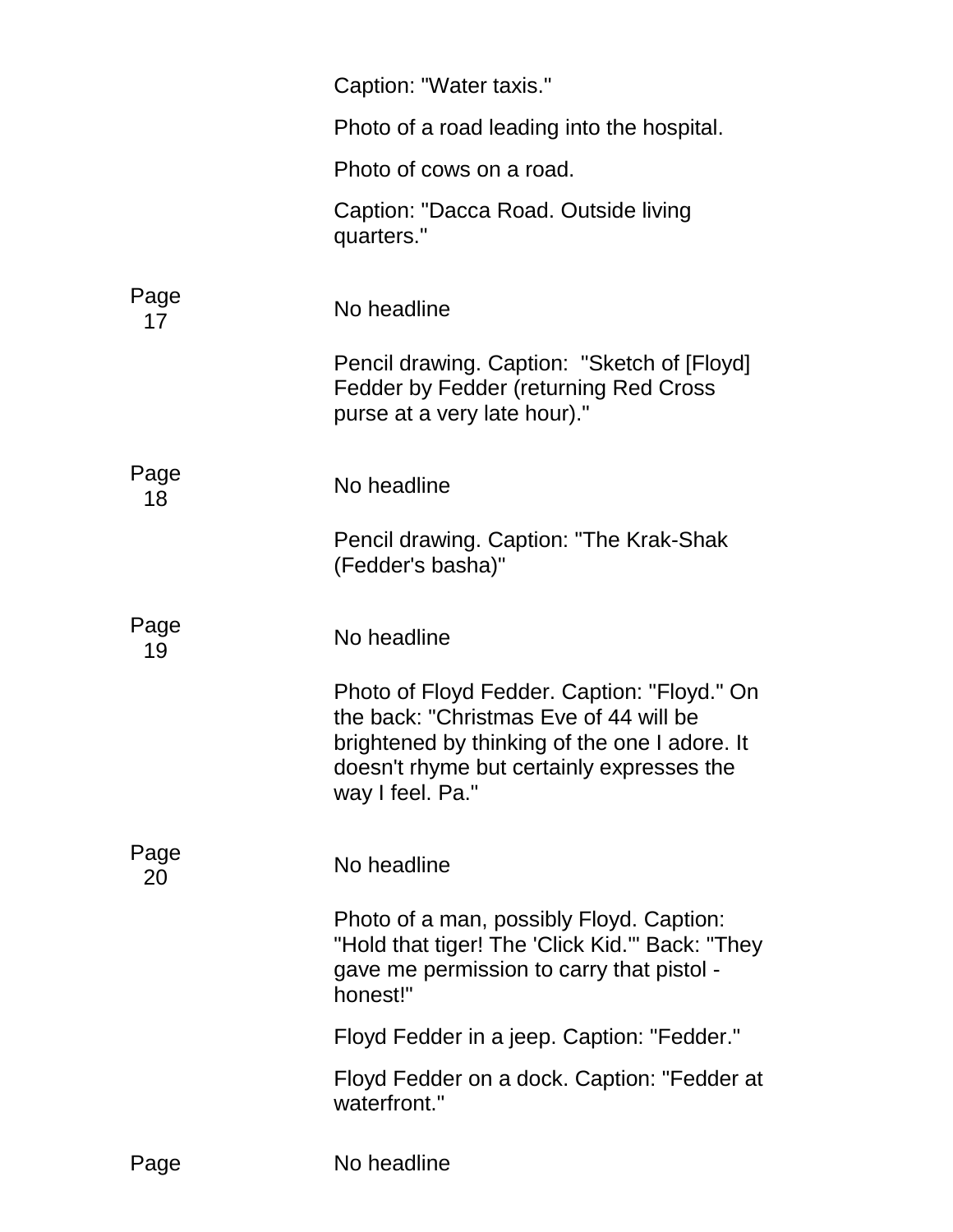|            | Floyd sitting on a ladder. Caption: "India 45.<br>Showing off! Krak Shak" (another copy of<br>photo found on page 24) |      |
|------------|-----------------------------------------------------------------------------------------------------------------------|------|
|            | Floyd standing in front of a jeep. Caption:<br>"The Floy-Floy"                                                        |      |
|            | Floyd standing in front of a jeep at a different<br>angle (2 copies, the other is on page 22)                         |      |
| Page<br>22 | No headline                                                                                                           |      |
|            | Floyd sitting in a Jeep.                                                                                              |      |
|            | Floyd with his leg up on a tire of the Jeep.                                                                          |      |
|            | Floyd sitting on the hood of the Jeep.                                                                                |      |
|            | Floyd standing in front of a jeep at a different<br>angle (2 copies, the other is on page 21)                         |      |
|            | Floyd. Caption: "Ain't he hansum?"                                                                                    |      |
|            | Floyd sitting on a stool outside.                                                                                     |      |
| Page<br>23 | No headline                                                                                                           |      |
|            | Floyd sitting down on a chair. Caption in front<br>illegible. Caption on scrapbook: "Sgt's<br>quarters"               |      |
|            | Floyd posing outside in front of some trees.                                                                          |      |
| Page<br>24 | Headline: "The damp landscapes are in<br>Chittagoon, up the line fron Tezgaon,<br>Kermatola"                          | 1945 |
|            | A privy in the woods. Caption: "Approach to<br>privy."                                                                |      |
|            | Caption: "The privy!"                                                                                                 |      |
|            | A dwelling near a lake. Caption: "Officers'                                                                           |      |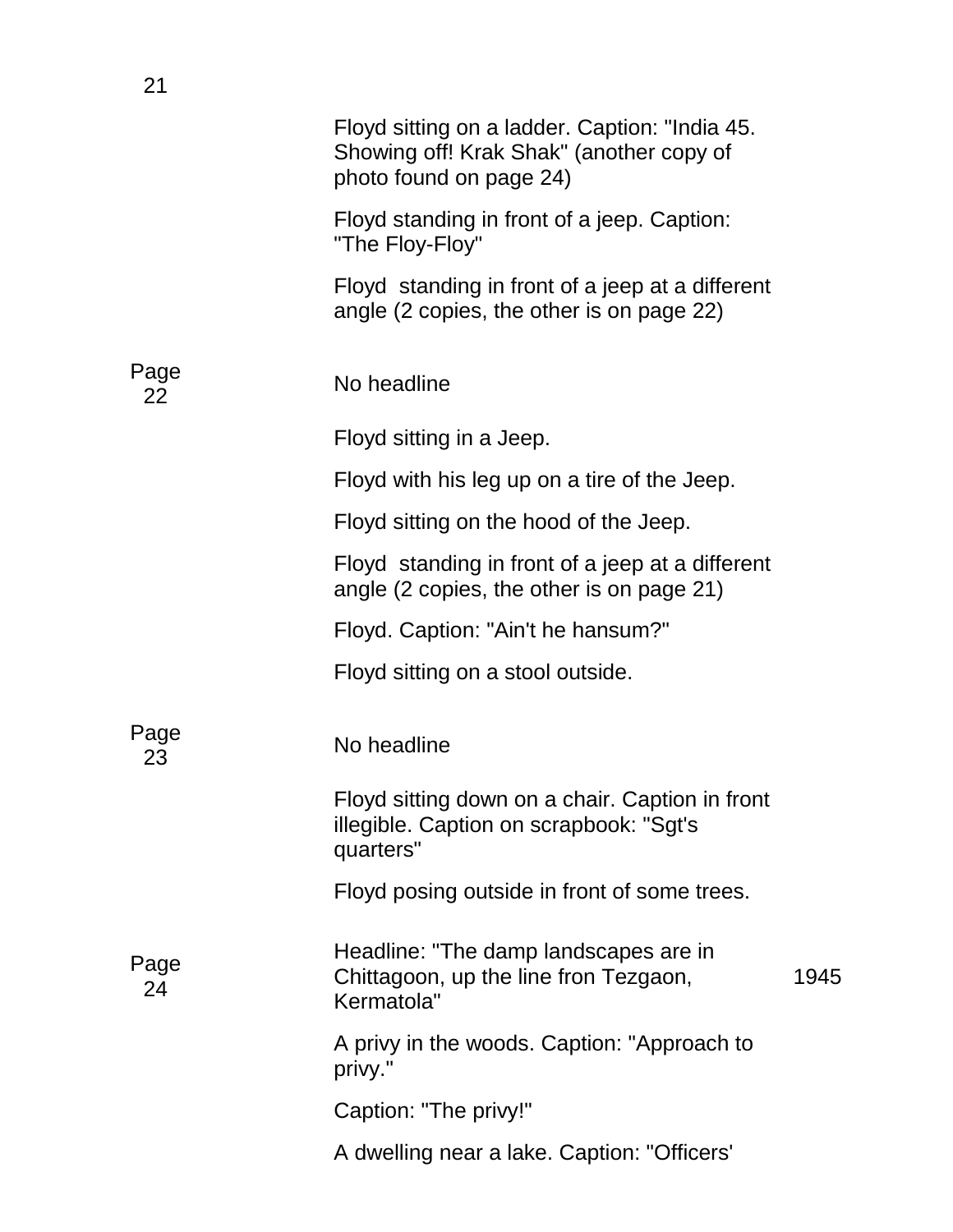|            | quarters"                                                                                                          |        |
|------------|--------------------------------------------------------------------------------------------------------------------|--------|
|            | Photo of officers' quarters. Caption: "More<br>mud."                                                               |        |
|            | Floyd sitting on a ladder. Caption: "The front<br>teeth are all mine!" (another copy of photo<br>found on page 21) | 1945   |
|            | Caption: "Q.M. Office"                                                                                             |        |
|            | Caption: "Hqtrs and more mud"                                                                                      |        |
|            | Caption: "Main street and more mud"                                                                                |        |
| Page<br>25 | No headline                                                                                                        |        |
|            | Caption: "This is one of a Christmas<br>bracelet."                                                                 | Apr-45 |
|            | Kathleen smiling.                                                                                                  | Apr-45 |
|            | Kathleen. Caption: "The breeze and I."                                                                             | Apr-45 |
|            | Side photo of Kathleen. Caption: "He likes to<br>take pictures."                                                   | Apr-45 |
|            | Photo of Floyd smoking. Caption: "Another<br>candid."                                                              | Mar-45 |
| Page<br>26 | Headline illegible                                                                                                 |        |
|            | Kathleeen posing and putting something into<br>her pocket.                                                         |        |
|            | Kathleen and Floyd Fedder posing together.                                                                         |        |
|            | Kathleen with her hand up to shield the sun.                                                                       |        |
|            | Faded photo of Kathleen with a handkerchief<br>front pocket.                                                       |        |
|            | Caption: "Behind me is a lovely garden -<br>behind it is officers' mess and club room."                            |        |
|            | Kathleen and Floyd again (2 copies).                                                                               |        |
|            |                                                                                                                    |        |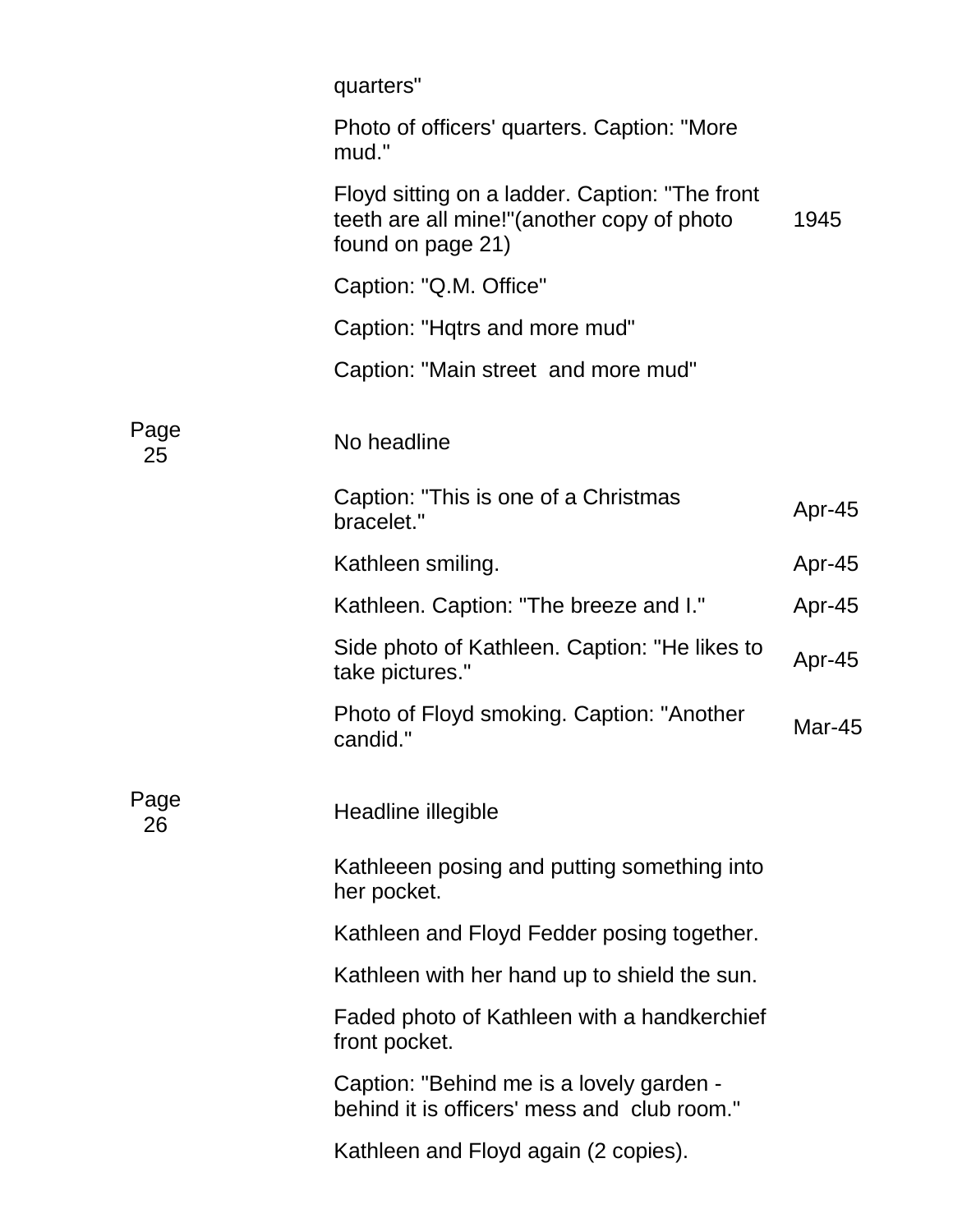|            | Kathleen sitting near the garden.                                                                                          |        |
|------------|----------------------------------------------------------------------------------------------------------------------------|--------|
| Page<br>27 | No headline                                                                                                                |        |
|            | Kathleen sitting in a Jeep.                                                                                                |        |
|            | Blurry photo of Kathleen.                                                                                                  |        |
|            | Another blurry photo of Kathleen.                                                                                          |        |
|            | Kathleen smoking. Caption: "One of my three<br>favorites."                                                                 |        |
|            | Kathleen smiling. Caption: "Another one of<br>my favorites."                                                               |        |
|            | Kathleen holding on to a bar. Caption: "I'm<br>only kidding."                                                              |        |
| Page<br>28 | No headline                                                                                                                |        |
|            | Kathleen in a bathing suit. Caption: "[illegible]<br>me hair is [illegible]."                                              |        |
|            | Kathleen on her stomach. Caption: "We're<br>young and gay."                                                                |        |
|            | Kathleen posed in a bathing suit. Caption:<br>"Notice the poised toes."                                                    |        |
|            | Kathleen in a bathing suit. Caption: "No big if<br>her socks don't match."                                                 |        |
|            | Kathleen lying on her stomach. Caption:<br>"And the angels sing."                                                          |        |
| Page<br>29 | No headline                                                                                                                | Apr-45 |
|            | Upward angle. Caption: "Courtesy genius<br>Fedder."                                                                        |        |
|            | Kathleen bending over in her bathing suit.<br>Caption: "Well! This is the end!" Back: "Isn't<br>she cute - all of her! F." |        |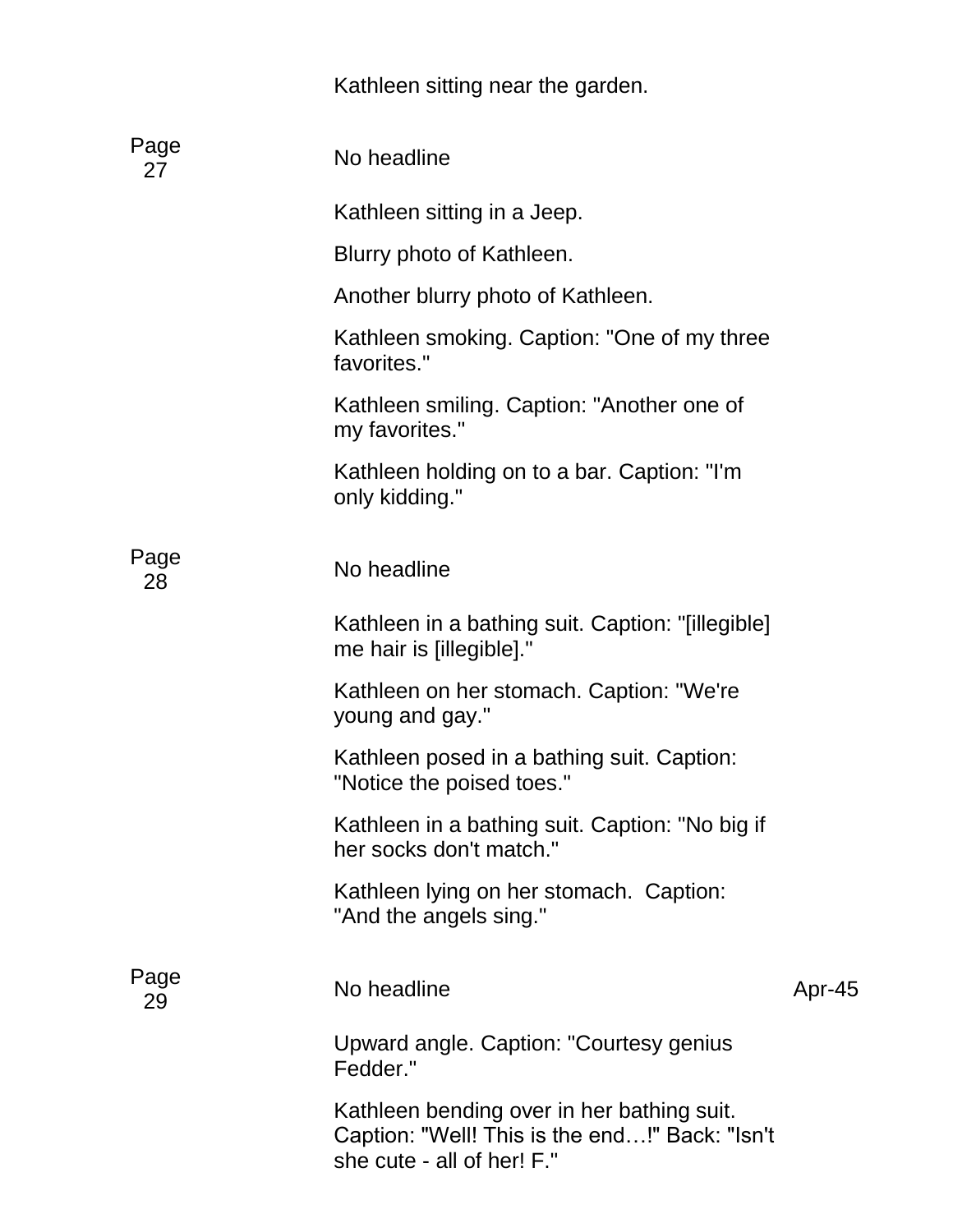|            | Kathleen posing in her bathing suit. Caption:<br>"You are my sunshine!"                                           | Apr-45 |
|------------|-------------------------------------------------------------------------------------------------------------------|--------|
|            | Kathleen in a bathing suit with her legs<br>crossed. Caption illegible.                                           |        |
|            | Kathleen in a bathing suit looking up to the<br>sky. Caption: "I love you all!"                                   | Apr-45 |
| Page<br>30 | No headline                                                                                                       | Apr-45 |
|            | Caption: "S/Sgt. 'Wally' Walpole"                                                                                 | Apr-45 |
|            | Kathleen with S/Sgt. Walpole                                                                                      | Apr-45 |
|            | Kathleen with S/Sgt. Walpole, R. E.<br>Waggoner, and A.C. Williams.                                               | Apr-45 |
|            | Kathleen with S/Sgt. Walpole and A.C.<br>Williams                                                                 |        |
|            | S/Sgt. Walpole, R. E. Waggoner, A.C.<br>Williams and patient M. J. Hallberg. Caption:<br>"Fellows in the 1081st." |        |
|            | S/Sgt. Walpole, R. E. Waggoner, A. C.<br>Williams.                                                                |        |
|            | Caption: "A hero, Hallberg and I."                                                                                |        |
| Page<br>31 | Headline: "1081st Dayroom (scrap plywood<br>blowtorched)"                                                         |        |
|            | Interior of dayroom with bar and tables                                                                           |        |
|            | Another view of interior                                                                                          |        |
|            | Two couples dancing in dayroom                                                                                    |        |
| Page<br>32 | No headline                                                                                                       |        |
|            | Photo of patrons at the bar in the 1081st<br>dayroom                                                              |        |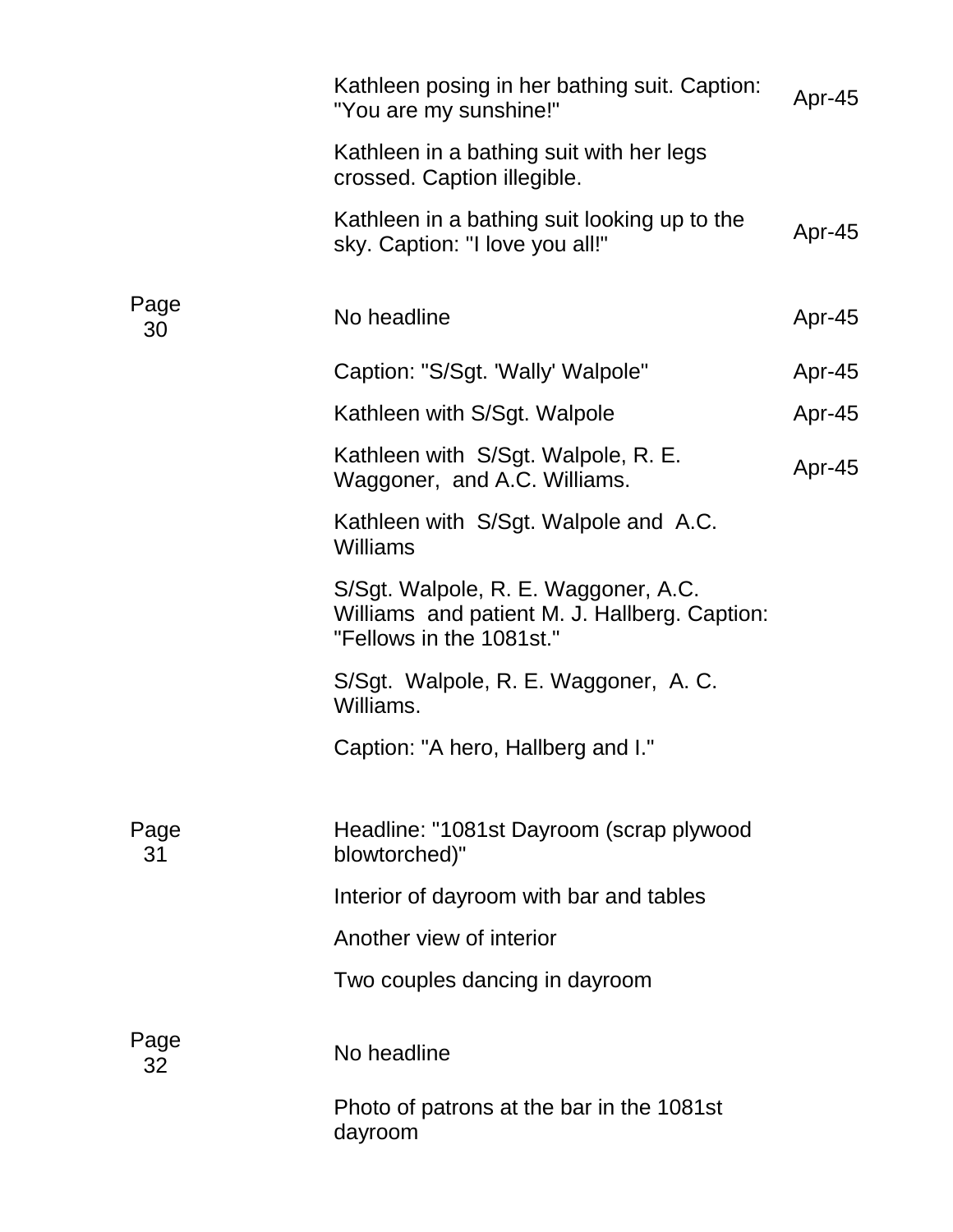|            | Photo of couples dancing in the 1081st<br>dayroom                                                                                                              |          |
|------------|----------------------------------------------------------------------------------------------------------------------------------------------------------------|----------|
| Page<br>33 | No headline                                                                                                                                                    |          |
|            | Caption: "Detachment men with a bearer and<br>a dhobi (laundryman)."                                                                                           |          |
|            | Kathleen and detachment men.                                                                                                                                   |          |
|            | Another photo of Kathleen with detachmenet<br>ment.                                                                                                            |          |
|            | Caption: "Indian soldier musicians dressed up<br>for a concert."                                                                                               |          |
| Page<br>34 | No headline                                                                                                                                                    |          |
|            | Caption: "Benedetto, a really [illegible]<br>fellow."                                                                                                          |          |
|            | Caption: "Two wonderful lunatics. Capt. Reed<br>and [illegible]"                                                                                               |          |
|            | Kathleen posing with a soldier.                                                                                                                                |          |
|            | Caption: "This is inscribed, 'To Kay - from the<br>boys of F ward' - This is the VD Ward." Back:<br>"From the boys of FWD. To Kay from The<br>Sailor APO 433." |          |
|            | Photo of Kathleen posed on a chair.                                                                                                                            |          |
| Page<br>35 | Headline: "Some of the patients - 198th -<br>Dacca"                                                                                                            |          |
|            | Kathleen and two Indian men. Caption: "The<br>Indians are sweepers."                                                                                           | $Feb-45$ |
|            | A patient sitting shirtless on a bench.                                                                                                                        |          |
|            | Kathleen holding grocery bags. Caption:<br>"Outside Bata Shoe store - shopping for<br>patients."                                                               | Apr-45   |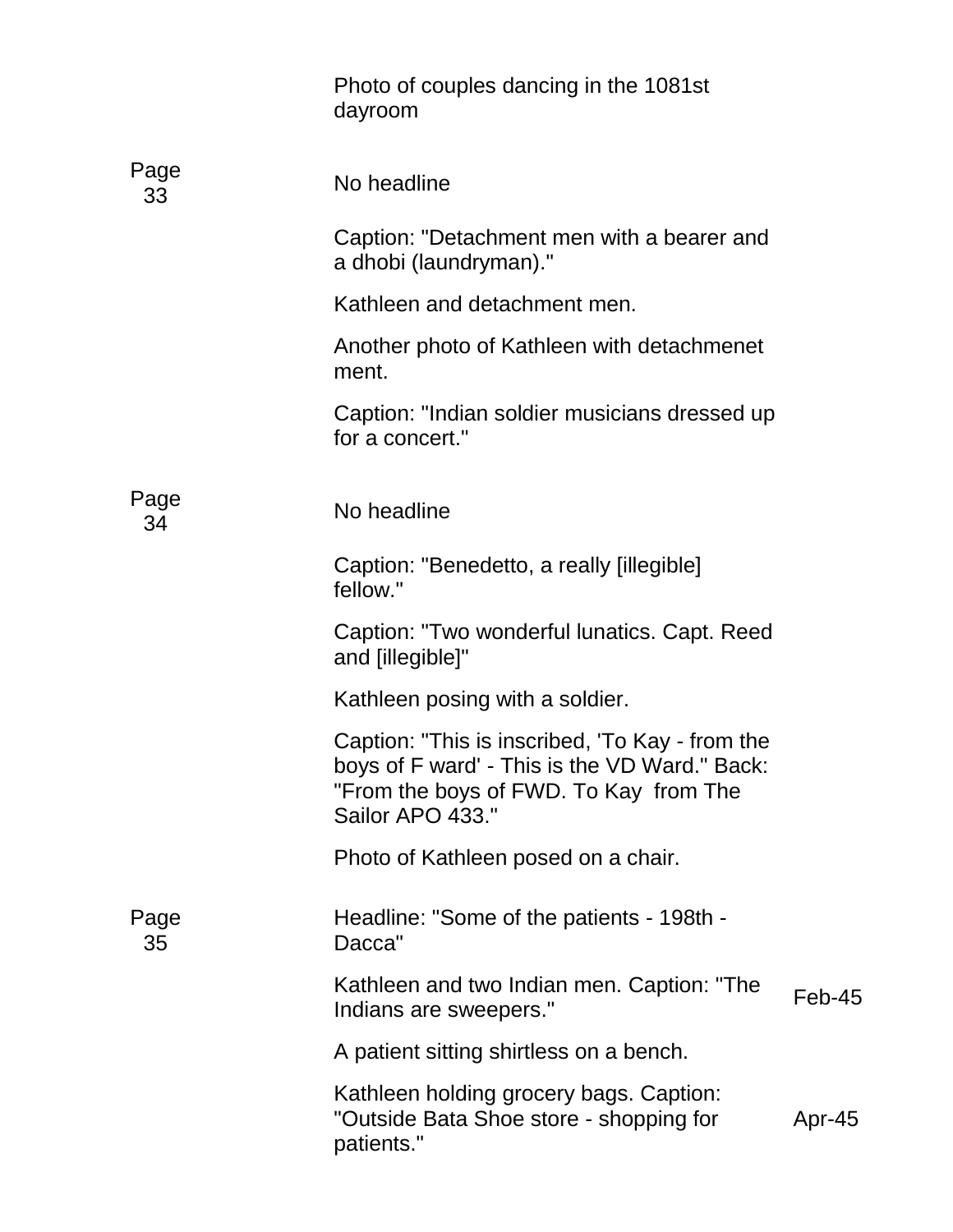|            | Group photo of Kathleen, another woman,<br>patients and soldiers. Caption: "Below -<br>Marie, coworker."                            |               |
|------------|-------------------------------------------------------------------------------------------------------------------------------------|---------------|
|            | Two patients standing outside the hospital.                                                                                         |               |
|            | Two patients with the Indian sweepers.                                                                                              | Apr-45        |
|            | Group photo soldiers posed with patients.                                                                                           |               |
|            | Kathleen with unknown soldier.                                                                                                      |               |
| Page<br>36 | Headline: "Candid shots - ARC at patients -<br>EM ball game"                                                                        | $Feb-45$      |
|            | Kathleen holding pitcher. Caption: "They tell<br>me I have just said, 'Won't you have some<br>more?' How d'you like me flying cap?" | $Feb-45$      |
|            | Kathleen serving drinks. Caption: "The<br>American Red Cross serving with our armed<br>forces overseas --- rise and salaam!"        | $Feb-45$      |
| Page<br>37 | Headline: "By another photo-hobby 'friend'"                                                                                         |               |
|            | Kathleen. Caption: "Can't think of anything to<br>explain this one."                                                                | $Feb-45$      |
|            | Kathleen against a tree, looking up. Caption:<br>"Haunting, isn't it?"                                                              | Apr-45        |
|            | Kathleen leaning against a tree, smiling.                                                                                           | Apr-45        |
|            | Kathleen. Caption: "The Bette Davis in me."                                                                                         | $Feb-45$      |
|            | Kathleen posed looking over her shoulder.                                                                                           | Apr-45        |
| Page<br>38 | Headline: "Background here is Raiders'<br>Roost - Krumatola ARC Club"                                                               | <b>Mar-45</b> |
|            | Kathleen kneeling in front of a jeep. Caption:<br>"I've turned [illegible]!"                                                        | Mar-45        |
|            | Kathleen and a soldier in front of the club.                                                                                        | Mar-45        |
|            | Kathleen in front of the club.                                                                                                      | Mar-45        |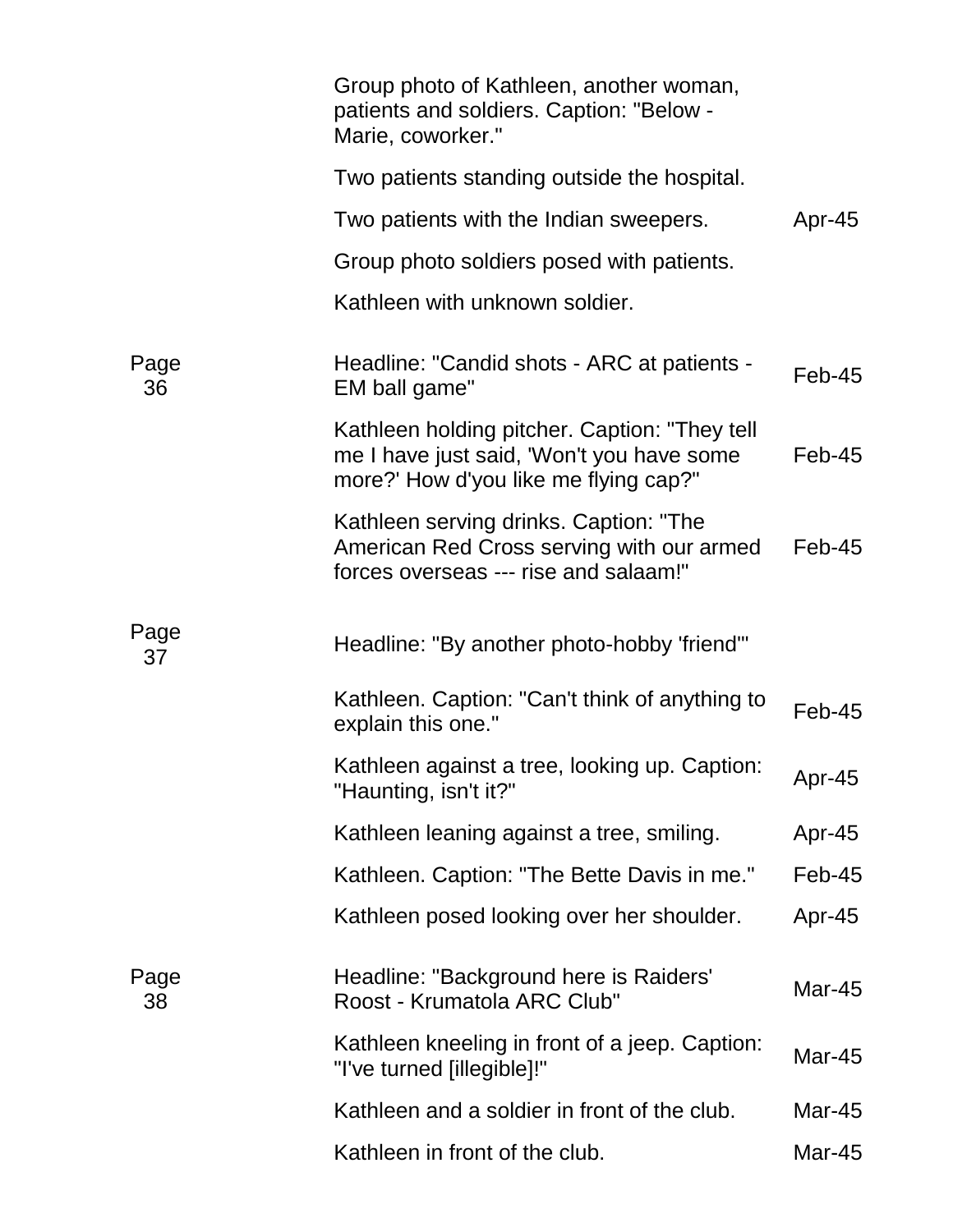| Page<br>39 | No headline                                                                                                                                                             | $Oct-44$ |
|------------|-------------------------------------------------------------------------------------------------------------------------------------------------------------------------|----------|
|            | Three men aboard a boat. Caption: "Big Jack,<br>Colin and Lil Jack."                                                                                                    | $Oct-44$ |
|            | Caption: "A railroad station. We rode on this<br>train."                                                                                                                | $Oct-44$ |
|            | Caption: "Snapped from moving car between<br>Kashmir and Rawalpindi. Red and sandy<br>soils, green trees, mts, etc., made marvelous<br>subject. Note terraced farming." | $Oct-44$ |
| Page<br>40 | No headline                                                                                                                                                             | $Oct-44$ |
|            | Caption: "A boy from Kashmir, a British<br>BOR."                                                                                                                        | $Oct-44$ |
|            | Caption: "Lt. Jim Coward, 70th Tac Recon<br>sunning on my boat deck"                                                                                                    | $Oct-44$ |
|            | Caption: "Hall and I just before my leaving for<br>the Kashmir."                                                                                                        | $Oct-44$ |
|            | Caption: "The Nightingale and part of her<br>staff"                                                                                                                     | $Oct-44$ |
|            | Caption: "Colin, Big and Little Jack, the<br>BOR's next door at Kashmir"                                                                                                | Oct-44   |
|            | The Nightingale's crew posed on the boat.                                                                                                                               | $Oct-44$ |
| Page<br>41 | No headline                                                                                                                                                             | $Oct-44$ |
|            | Close-up photo of unnamed soldier.                                                                                                                                      | $Oct-44$ |
|            | Kathleen relaxing on a boat.                                                                                                                                            | Oct-44   |
|            | Man on a boat. Caption: "Lt. Jim Coward,<br>making like on a vacation."                                                                                                 | $Oct-44$ |
| Page       | No headline                                                                                                                                                             | Oct-44   |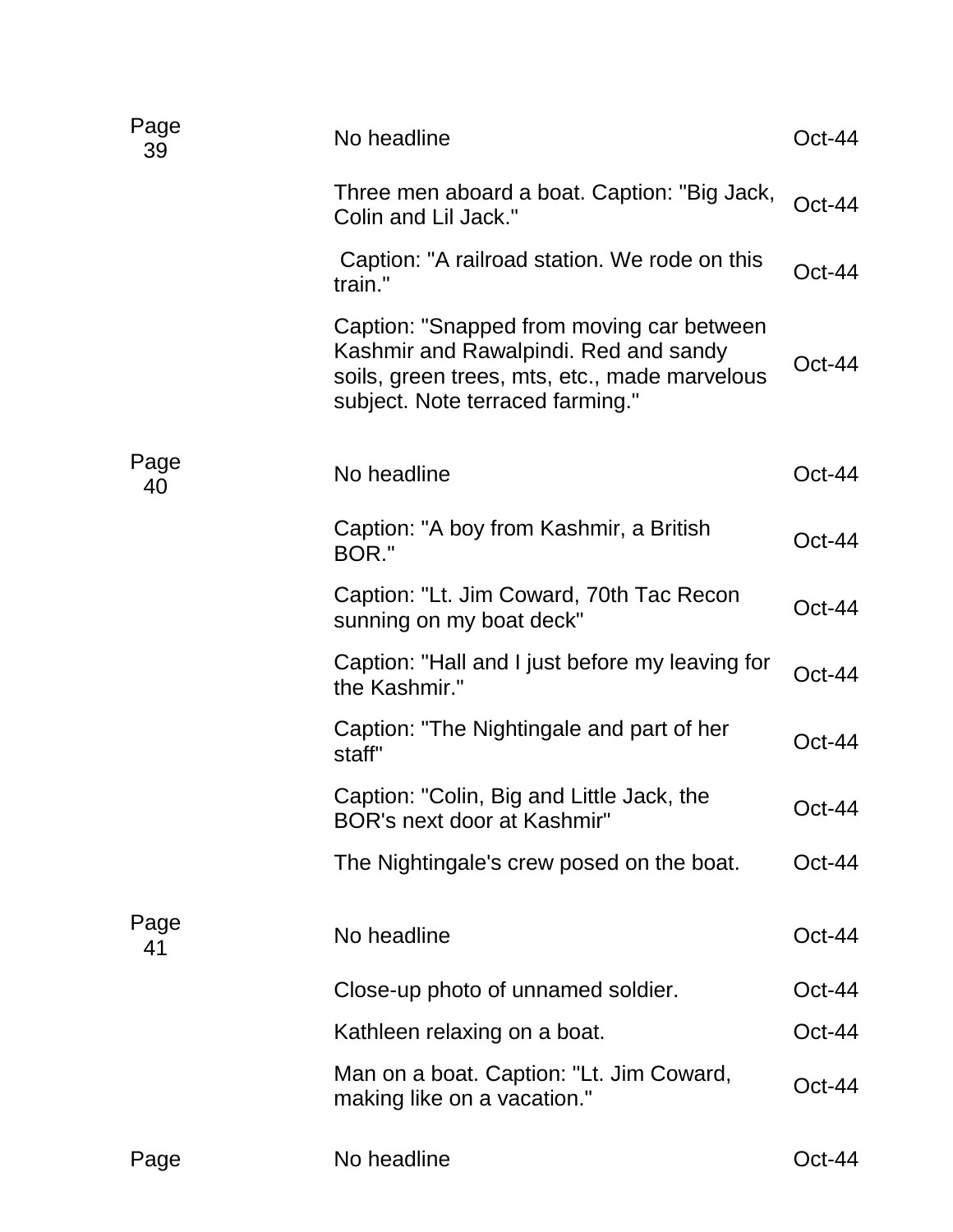|            | Two men on a boat. Caption: "Lts. Jim<br><b>Coward and Buck Buchanan"</b>                                                         | $Oct-44$ |
|------------|-----------------------------------------------------------------------------------------------------------------------------------|----------|
|            | Man on a horse. Caption: "Hall and horse."                                                                                        | $Oct-44$ |
|            | Another man on a horse.                                                                                                           | $Oct-44$ |
| Page<br>43 | No headline                                                                                                                       | $Oct-44$ |
|            | Caption: "Marvelous example of a Sikh (in<br>market place in Srinagar in the Kashmir).<br>Medicine hawker's crowd in background." | $Oct-44$ |
|            | Caption: "Indian policeman and same Sikh in<br>same place. (Mkt place in Srinagar)"                                               | Oct-44   |
| Page<br>44 | No headline                                                                                                                       | $Oct-44$ |
|            | Caption: "Me on a horse! Horses' name was<br>Pete. He was scareder [sic] than I was."                                             | Oct-44   |
|            | Dark photo of a man with mountains in<br>background                                                                               | $Oct-44$ |
|            | Photo of what looks like blasted trees.<br>Caption illegible                                                                      | $Oct-44$ |
|            | Trees and a mountain. Caption illegible                                                                                           | Oct-44   |
|            | Caption: "Killen Marq - the Nightingale's cook<br>being photo'd"                                                                  | $Oct-44$ |
|            | Soldier on a horse.                                                                                                               |          |
|            | Caption: "Gulmarg: Cook, Hall and Buck<br>[dog] - who followed us right on up to Killen<br>Marq"                                  |          |
|            | Caption: "Gulmarg - horse coolie"                                                                                                 |          |
| Page<br>45 | No headline                                                                                                                       | Oct-44   |

43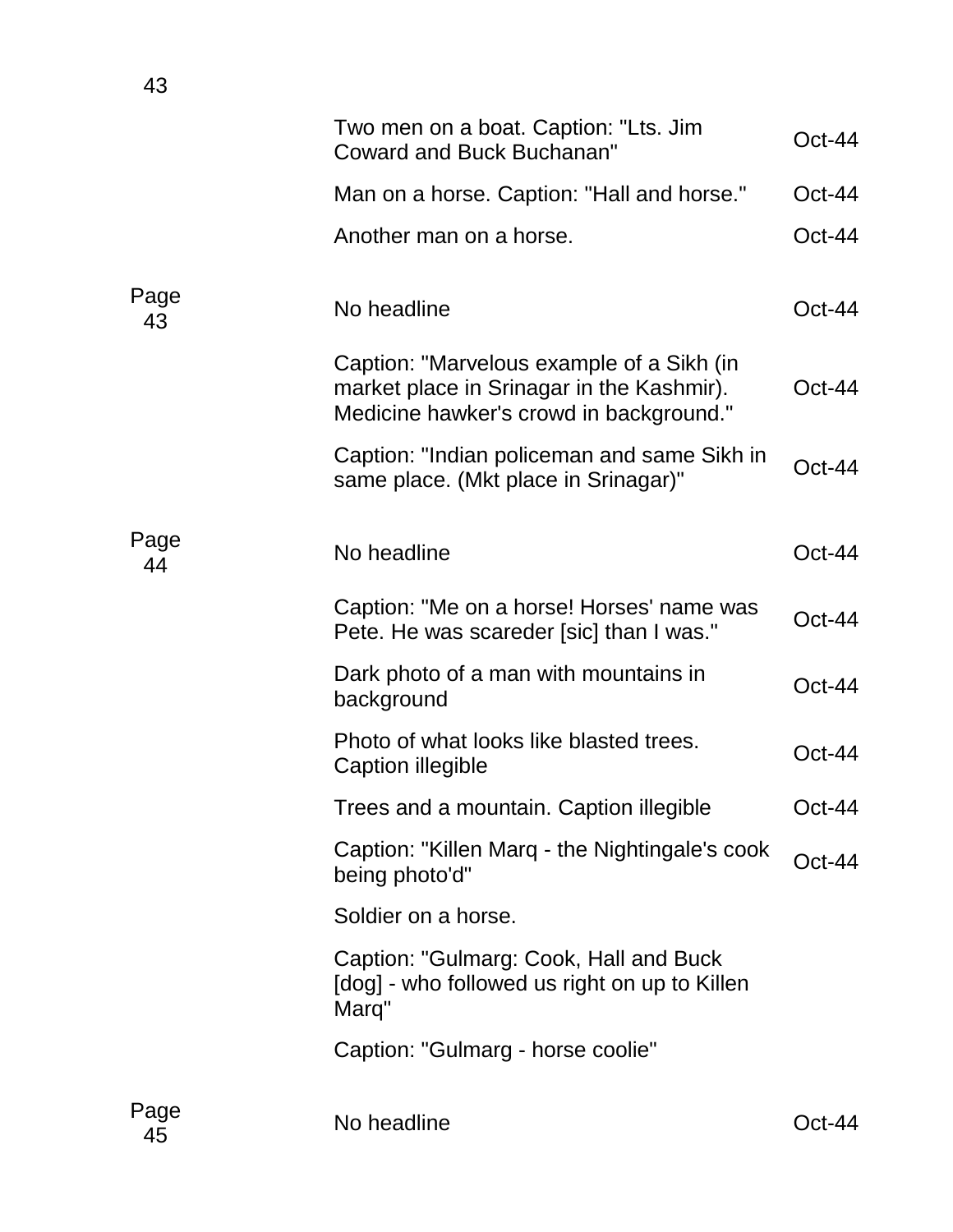|            | Kathleen on a horse. Caption: "Katie and<br>Pete - repeat performance."                                 | Oct-44   |
|------------|---------------------------------------------------------------------------------------------------------|----------|
|            | Caption: "Killen Marg - yep, dat's me."                                                                 | $Oct-44$ |
|            | Horses grazing. Caption: "Killen Marg"                                                                  |          |
| Page<br>46 | No headline                                                                                             | $Oct-44$ |
|            | Caption: "[illegible] Gardens - note terraces"                                                          | $Oct-44$ |
|            | Caption: "Shalamar Gardens - dog tres<br>hungry and too friendly. Yes, that's Hall."                    | Oct-44   |
|            | Caption: "[illegible] Gardens"                                                                          | $Oct-44$ |
|            | A man.                                                                                                  | $Oct-44$ |
|            | Caption: "[illegible] Gardens- unposed - note<br>the gray cardigan"                                     | $Oct-44$ |
|            | Caption: "Shalamar Gardens and one of its<br>gardeners"                                                 | $Oct-44$ |
| Page<br>47 | No headline                                                                                             | $Oct-44$ |
|            | Caption: "Outside Shalamar - Hall giving a<br>very dirty little girl an anna"                           | $Oct-44$ |
|            | Caption: "Outside Shalamar Gardens - man<br>3rd from L[eft] is shaving man 4th from L[eft]."            | Oct-44   |
|            | Hall lying face down in the grass. Caption:<br>"UNPOSED"                                                | Oct-44   |
|            | Caption: "Same barber group - unposed - I<br>was asking them for [illegible] and Hall<br>snapped this." | Oct-44   |
|            | Unplaced photos                                                                                         |          |
|            | Photo of boat being rowed                                                                               |          |
|            | Photo of the Nightingale. Caption: "Again the<br>[illegible] - that's Abdul, the bearer, in the         |          |